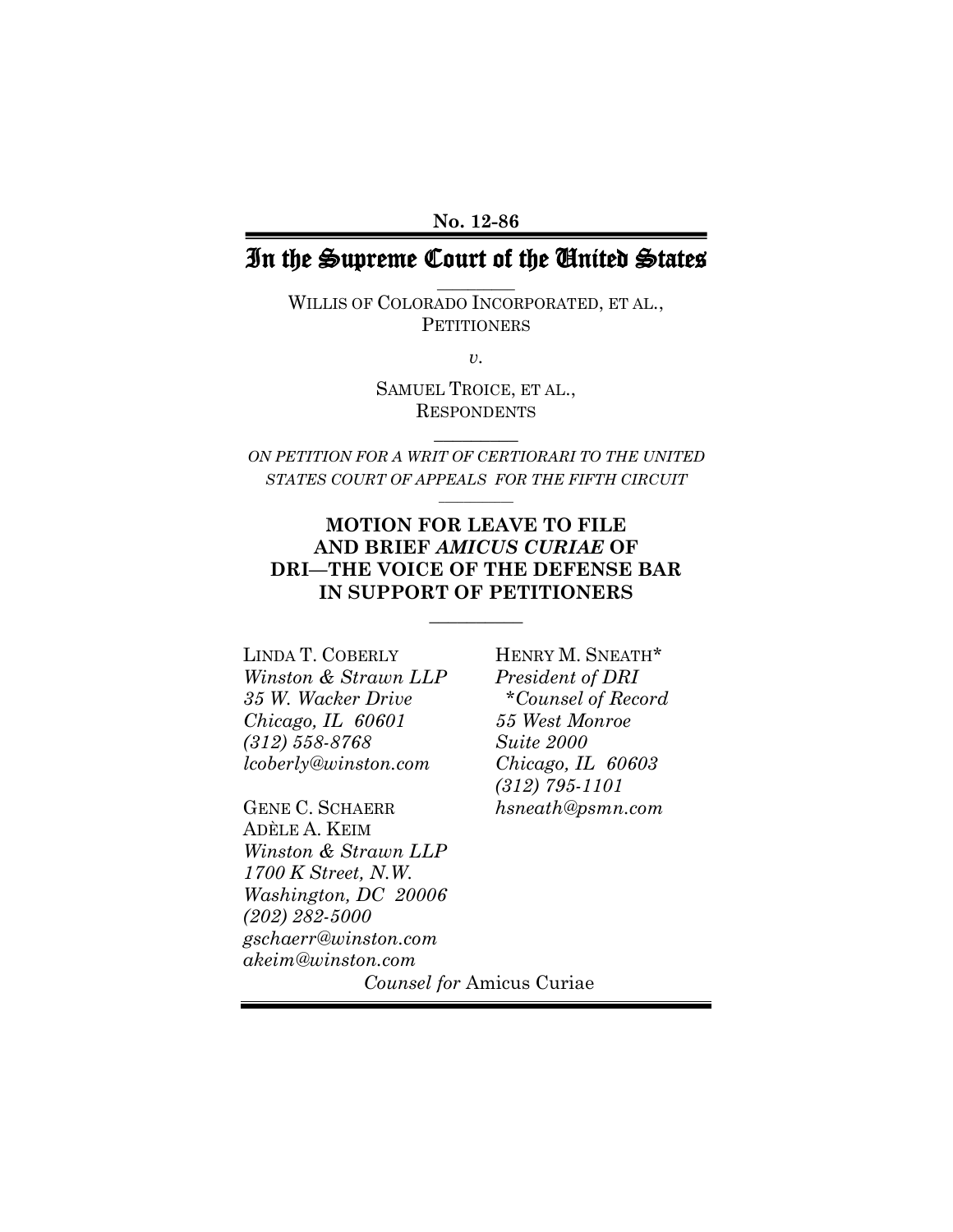### **MOTION FOR LEAVE TO FILE BRIEF** *AMICUS CURIAE*

Pursuant to this Court's Rule 37.3(b), DRI—The Voice of the Defense Bar ("DRI") respectfully requests leave to file this *amicus curiae* brief in support of the Petitioners.

After the undersigned counsel provided the timely notice required by Supreme Court Rule 37(2)(a), counsel for the Petitioners, as well as counsel for Respondents Troice, Mendez, and Punga Punga, consented to the filing of this brief. Letters showing their consent are being transmitted with this Motion. Counsel for Respondents Roland, Giambrone, Bowden, Forbes, and Farr declined consent, requiring the filing of this motion.

DRI is uniquely well-situated to provide the Court with context for the important issues raised by the Petition and the dangers the Fifth Circuit's approach presents to U.S. capital markets, businesses, and third-party professional advisors like lawyers and auditors. As discussed further below, DRI and its members have extensive experience in defending private lawsuits under the federal securities laws and have an acute appreciation for the abuses that prompted Congress to take steps to rein in such lawsuits. DRI respectfully requests that its motion be granted and that the attached brief amicus curiae be included with the papers for consideration by the Court.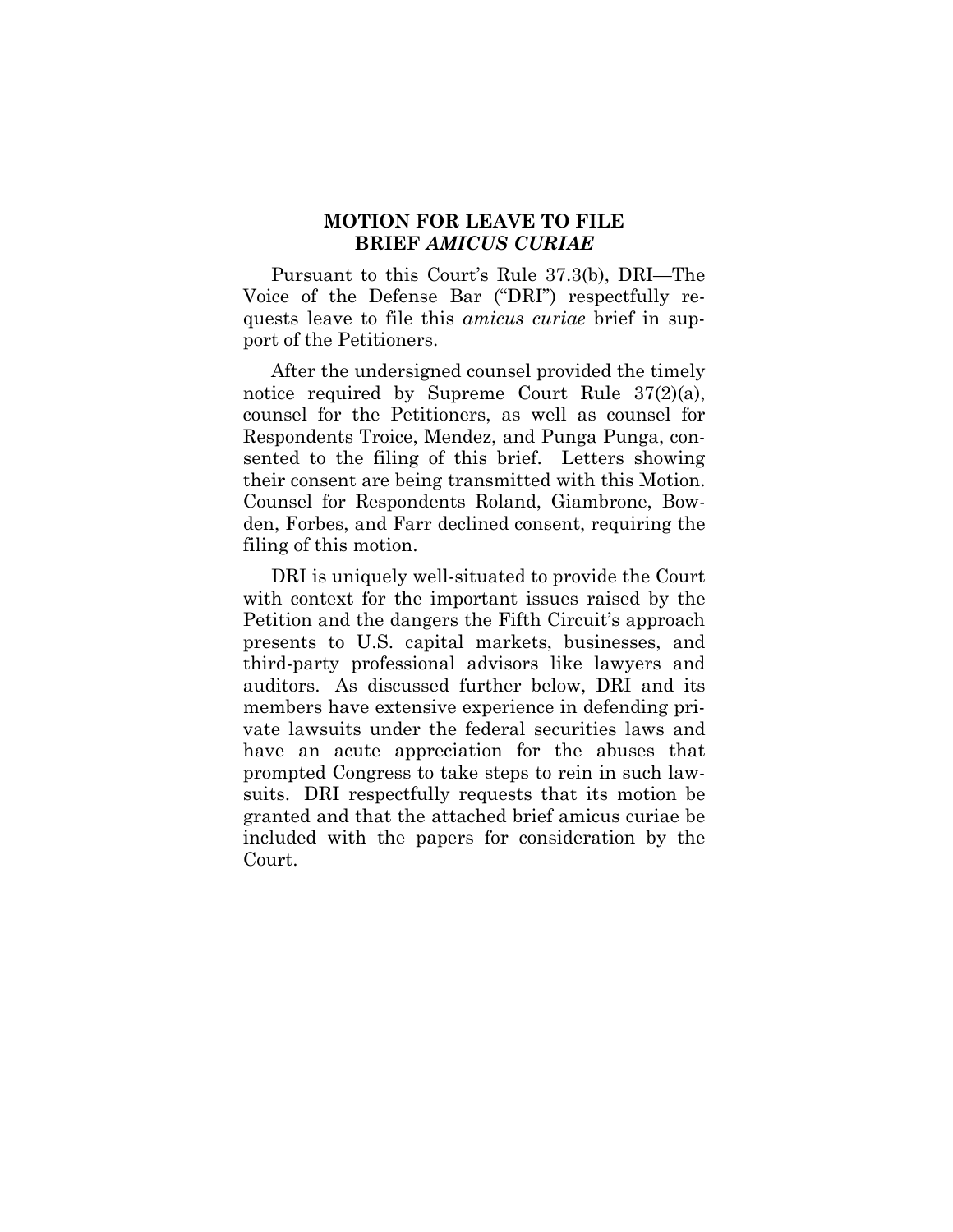Respectfully submitted.

LINDA T. COBERLY HENRY M. SNEATH\* *Winston & Strawn LLP President of DRI 35 W. Wacker Drive \*Counsel of Record Chicago, IL 60601 55 West Monroe (312) 558-8768 Suite 2000 lcoberly@winston.com Chicago, IL 60603*

GENE C. SCHAERR *hsneath@psmn.com* ADÈLE A. KEIM *Winston & Strawn LLP 1700 K Street, N.W. Washington, DC 20006 (202) 282-5000 gschaerr@winston.com akeim@winston.com*

*(312) 795-1101*

### *Counsel for* Amicus Curiae

AUGUST 2012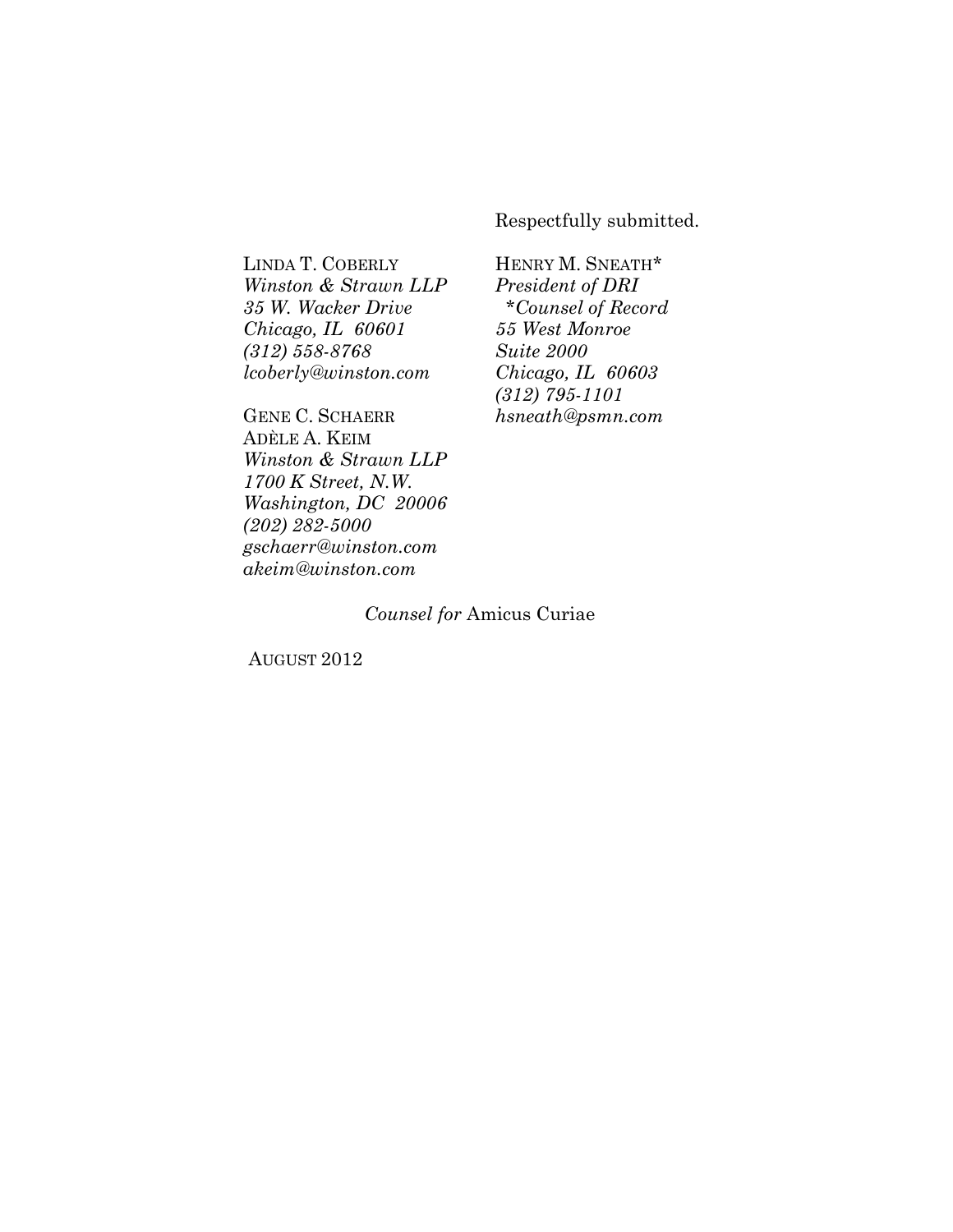## **QUESTION PRESENTED**

Whether a covered state law class action complaint that unquestionably alleges "a" misrepresentation "in connection with" the purchase or sale of a SLU-SA-covered security nonetheless can escape the application of SLUSA by including other allegations that are farther removed from a covered securities transaction.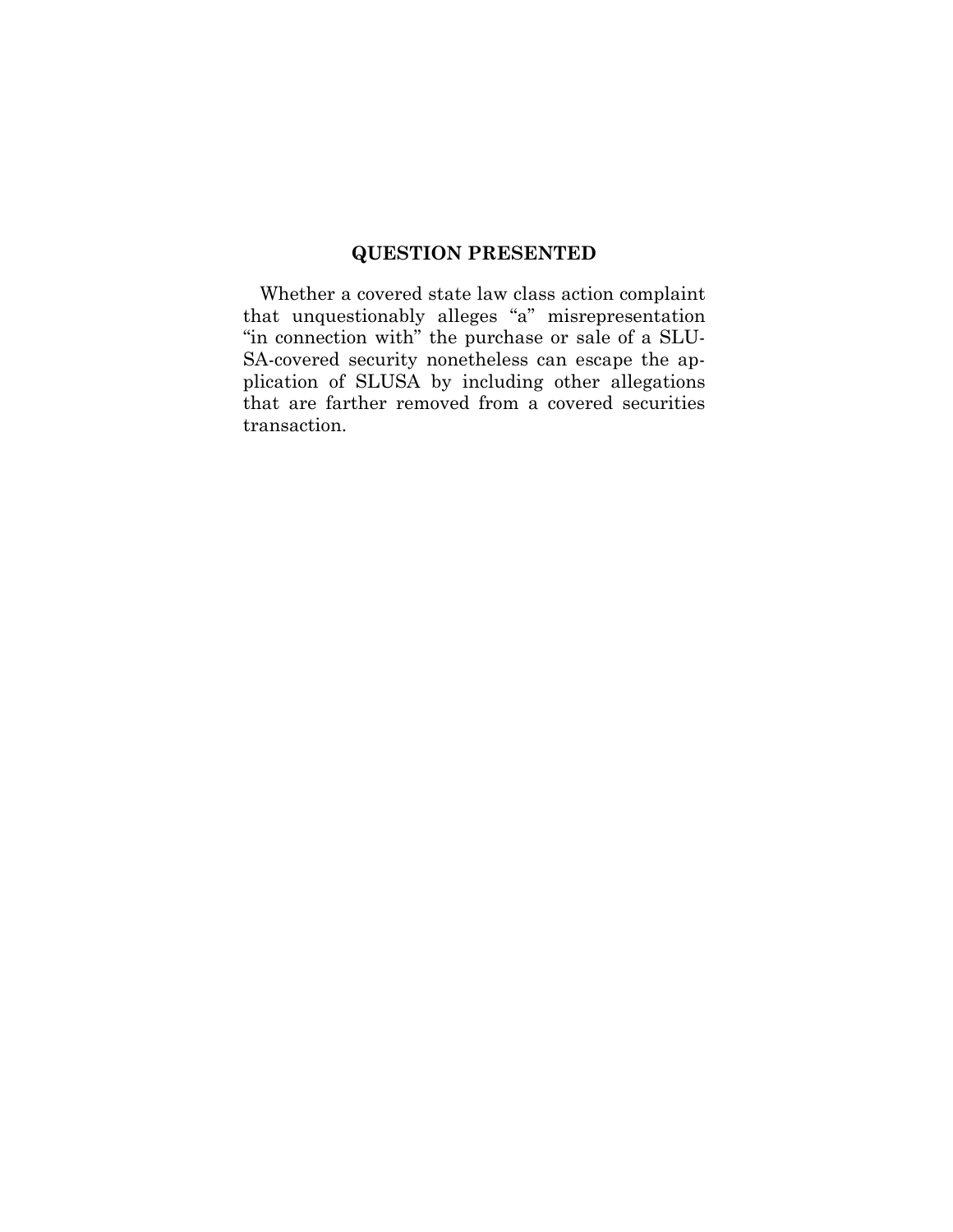# **TABLE OF CONTENTS**

| <b>INTRODUCTION AND INTERESTS</b>                                                                                                                                                                      |
|--------------------------------------------------------------------------------------------------------------------------------------------------------------------------------------------------------|
|                                                                                                                                                                                                        |
|                                                                                                                                                                                                        |
|                                                                                                                                                                                                        |
| The plain language of SLUSA requires a<br>Ι.                                                                                                                                                           |
| II. Allowing plaintiffs to escape SLUSA by<br>suing remotely connected third parties<br>would frustrate the considered policies of                                                                     |
| А.<br>This Court and Congress have care-<br>fully circumscribed securities class<br>actions to prevent abusive practices<br>that expose U.S. capital markets to                                        |
| <b>B.</b><br>For over twenty years, this Court<br>and Congress have likewise recog-<br>nized that private enforcement of<br>aiding and abetting violations is po-<br>tentially harmful to U.S. capital |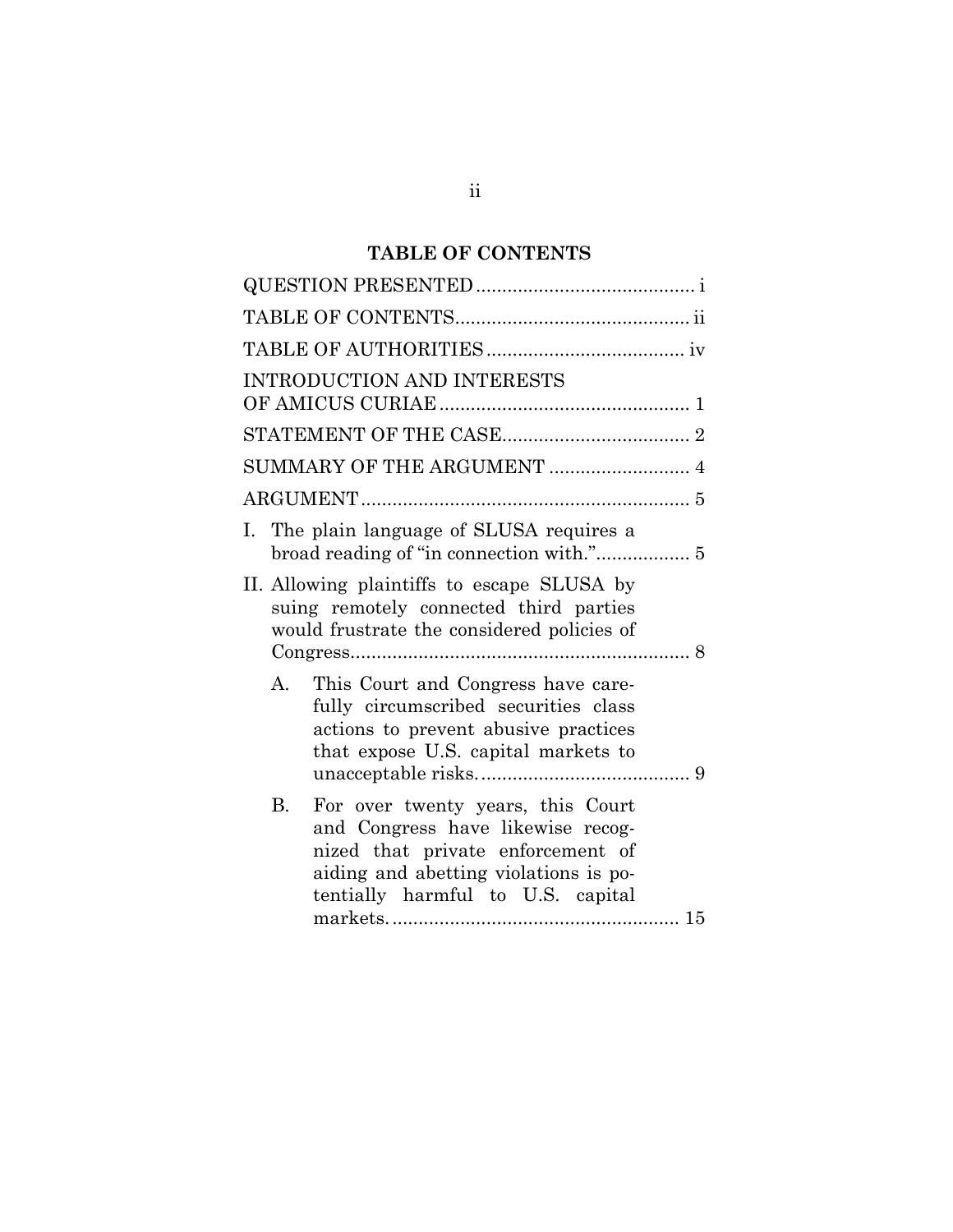| Allowing plaintiffs to escape SLUSA<br>C.                                                                                                                                                                               |  |
|-------------------------------------------------------------------------------------------------------------------------------------------------------------------------------------------------------------------------|--|
| by suing remotely connected third                                                                                                                                                                                       |  |
| parties in state court would frustrate                                                                                                                                                                                  |  |
| Congress's intent and expose U.S.                                                                                                                                                                                       |  |
| capital markets to all the risk of                                                                                                                                                                                      |  |
| harm recognized in Central Bank                                                                                                                                                                                         |  |
|                                                                                                                                                                                                                         |  |
| III. The risks created by lawsuits like the<br>ones at issue here are unnecessary be-<br>cause state and federal agencies already<br>possess broad authority to investigate<br>and prosecute aiding and abetting viola- |  |
|                                                                                                                                                                                                                         |  |
|                                                                                                                                                                                                                         |  |

# iii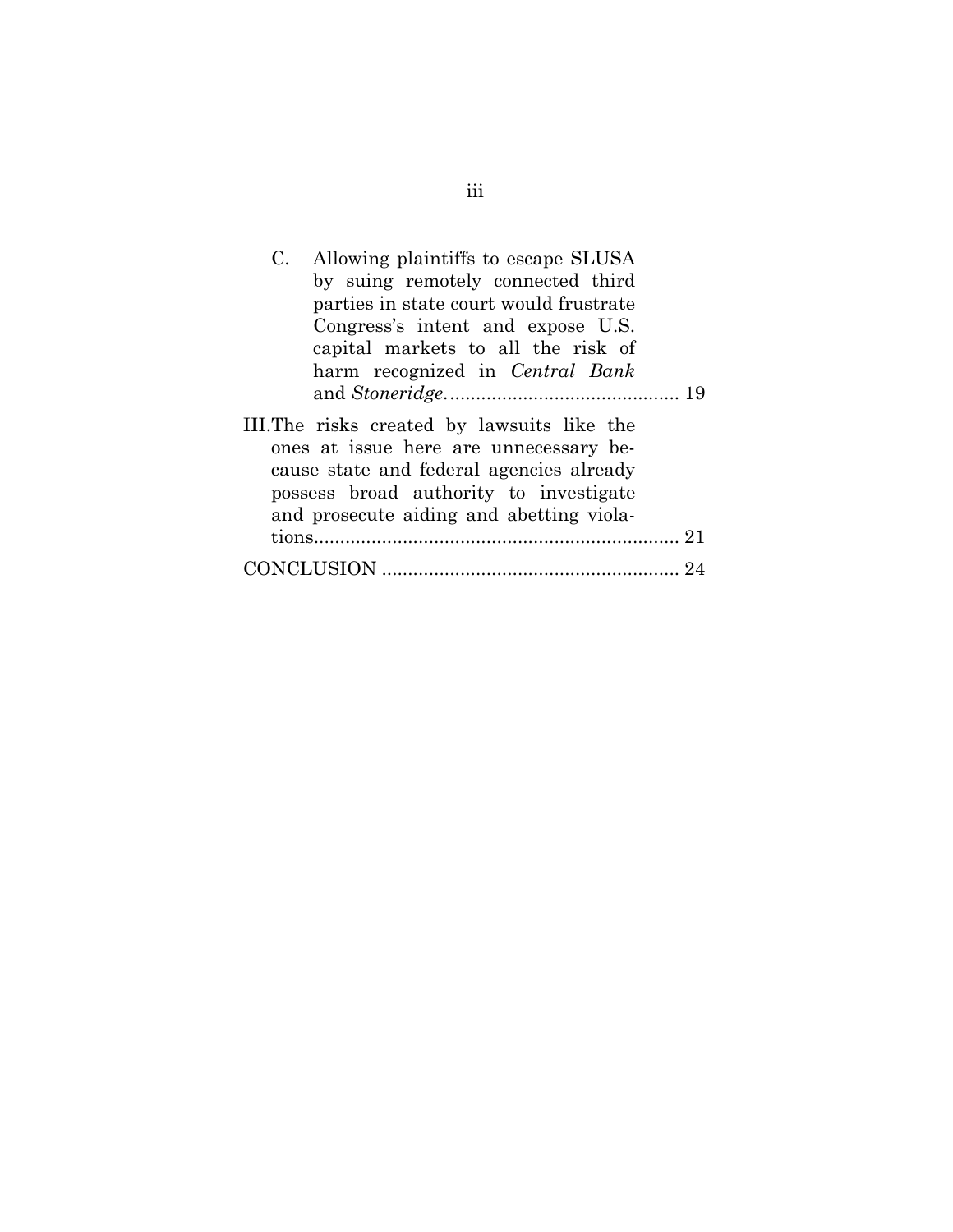## **TABLE OF AUTHORITIES**

## **CASES**

# **Page(s)**

| Alexander v. Sandoval,                                                                                               |
|----------------------------------------------------------------------------------------------------------------------|
| Blue Chip Stamps v. Manor Drug Stores,                                                                               |
| Buckman v. Plaintiffs' Legal Committee,                                                                              |
| Central Bank of Denver v.<br>First Interstate Bank of Denver,                                                        |
| Dura Pharmaceuticals, Inc. v. Broudo,                                                                                |
| Merrill Lynch, Pierce, Fenner & Smith Inc. v.                                                                        |
| Securities & Exchange Commission v. Zandford,                                                                        |
| Stoneridge Investment Partners, LLC v.<br>Scientific-Atlanta,<br>552 U.S. 148 (2008) 3, 8, 9, 10, 17, 18, 19, 22, 23 |
| Superintendent of Insurance of State of New York v.<br>Bankers Life & Casualty Co.,                                  |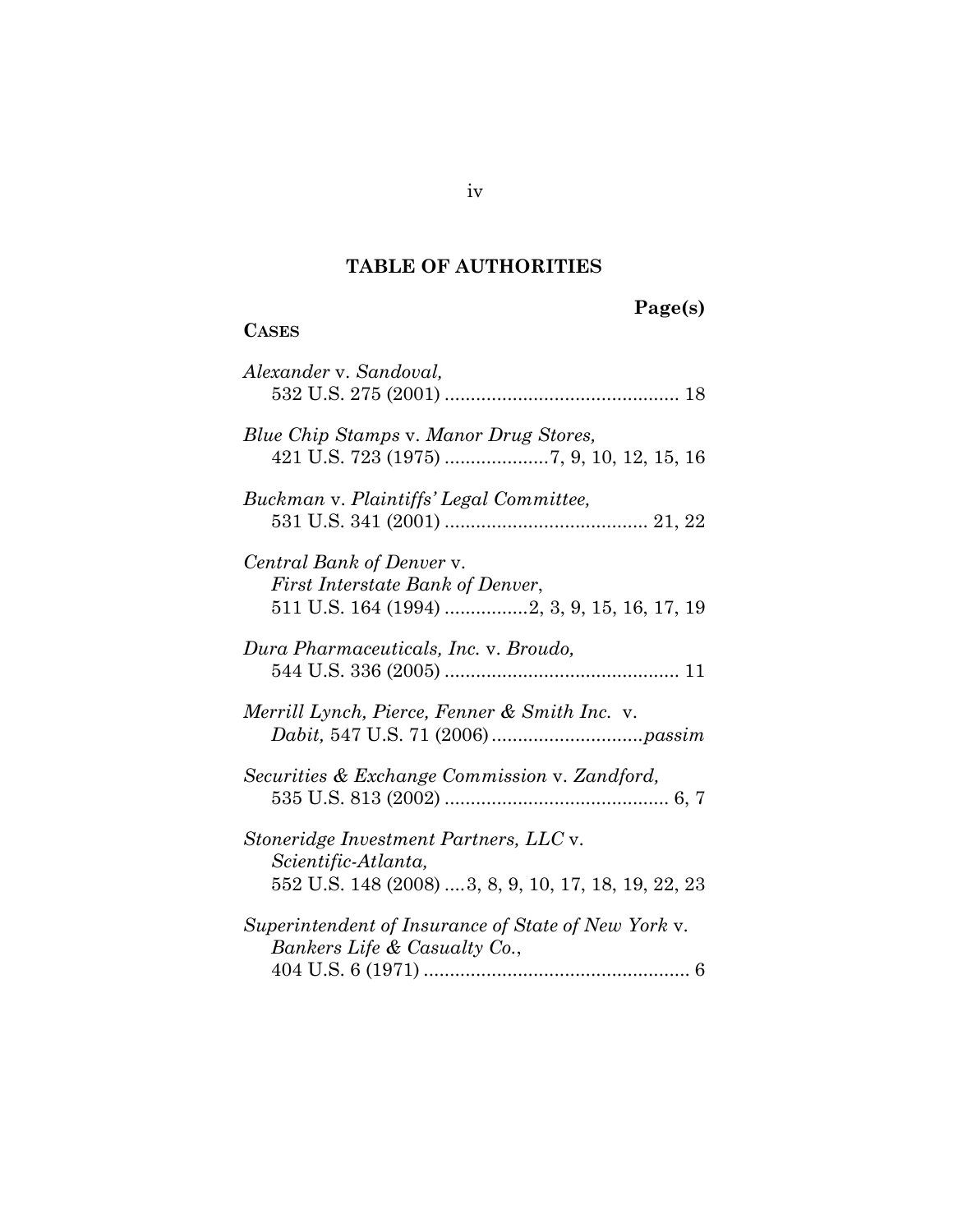| Virginia Bankshares, Inc. v. Sandberg, |  |
|----------------------------------------|--|
|                                        |  |

## **STATUTES**

| $15$ U.S.C. § $78bb(f)(1)$ 3, 5, 6, 8, 14                                                           |
|-----------------------------------------------------------------------------------------------------|
|                                                                                                     |
|                                                                                                     |
|                                                                                                     |
|                                                                                                     |
| Dodd-Frank Wall Street Reform and Consumer<br>Protection Act of 2010, Pub. L. No. 111-203,          |
| Private Securities Litigation Reform Act of 1995,<br>Pub. L. No. 104-67, 109 Stat. 737 et seqpassim |
| Sarbanes-Oxley Act of 2002, Pub. L. No. 107-204,                                                    |
| Securities Act of 1933, Pub. L. No. 73-22,                                                          |
| Securities Exchange Act of 1934, Pub. L. No. 73-298,                                                |
| Securities Litigation Uniform Standards Act of 1998,<br>Pub. L. No. 105-353,                        |

v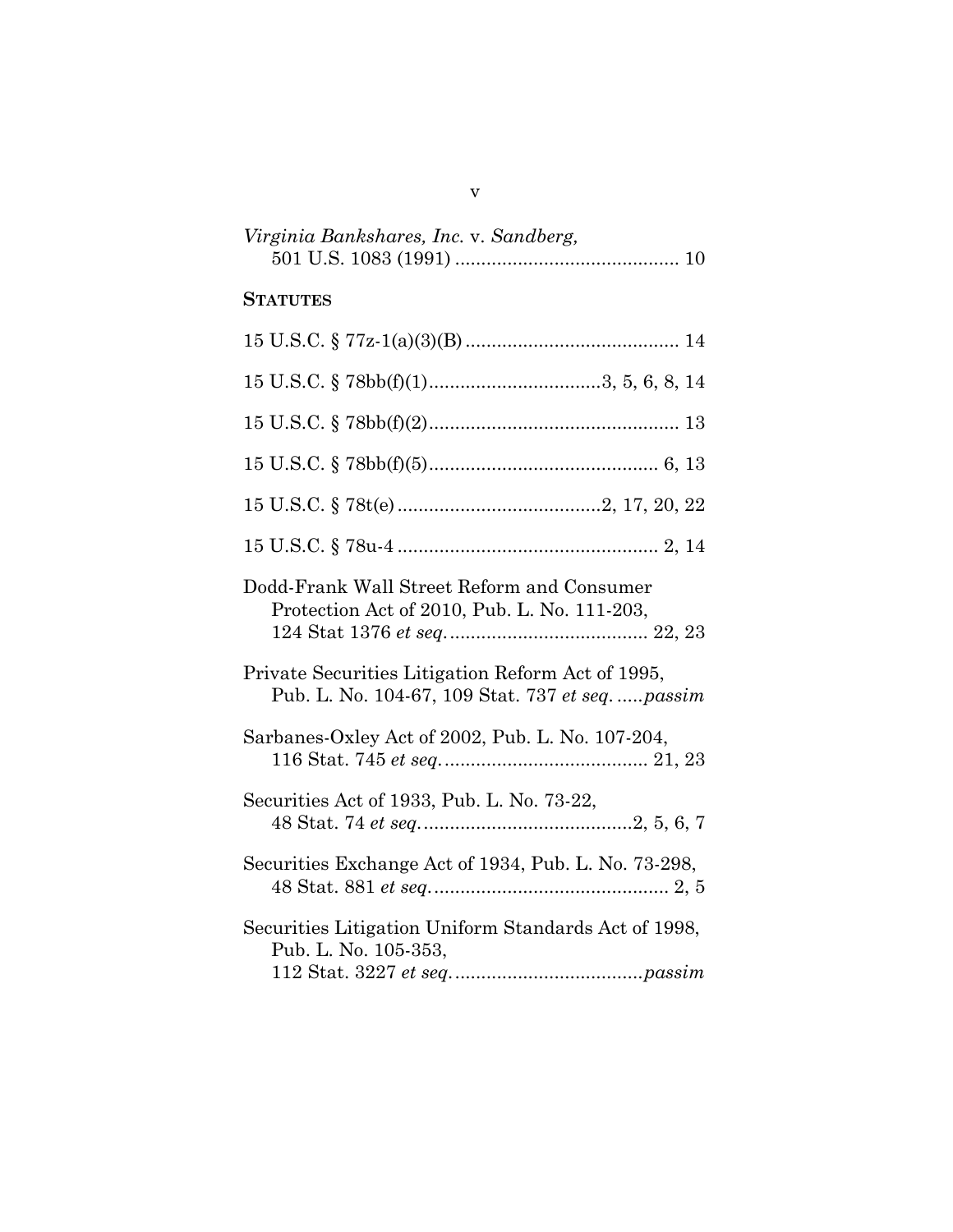| <b>OTHER AUTHORITIES</b>                                                                                |
|---------------------------------------------------------------------------------------------------------|
|                                                                                                         |
| Securities and Exchange Commission Rule 10b-5,<br>17 C.F.R. § 240.10b-5 (2005)6, 9, 16, 17              |
| Securities Whistleblower Incentives and Protections,<br>76 Fed. Reg. 34,300 (June 13, 2011) 22, 23      |
| <b>Implementation of Standards of Professional</b><br>Conduct for Attorneys, 68 Fed. Reg. 6296-01 (Feb. |
|                                                                                                         |
|                                                                                                         |
|                                                                                                         |
|                                                                                                         |
| H.R. Rep. No. 104-369 (1995) (Conf. Rep.)  10                                                           |
| H.R. Rep. No. 105-803 (1998) (Conf. Rep.)  11, 12                                                       |
| 138 Cong. Rec. S12605 (Aug. 12, 1992) 17                                                                |
| 144 Cong. Rec. H10771 (daily ed. Oct. 13, 1998) 12                                                      |
| COMMITTEE ON CAPITAL MARKETS REGULATION,                                                                |
| THE FINANCIAL SERVICES FORUM, 2007 GLOBAL<br>CAPITAL MARKETS SURVEY (2007)  19                          |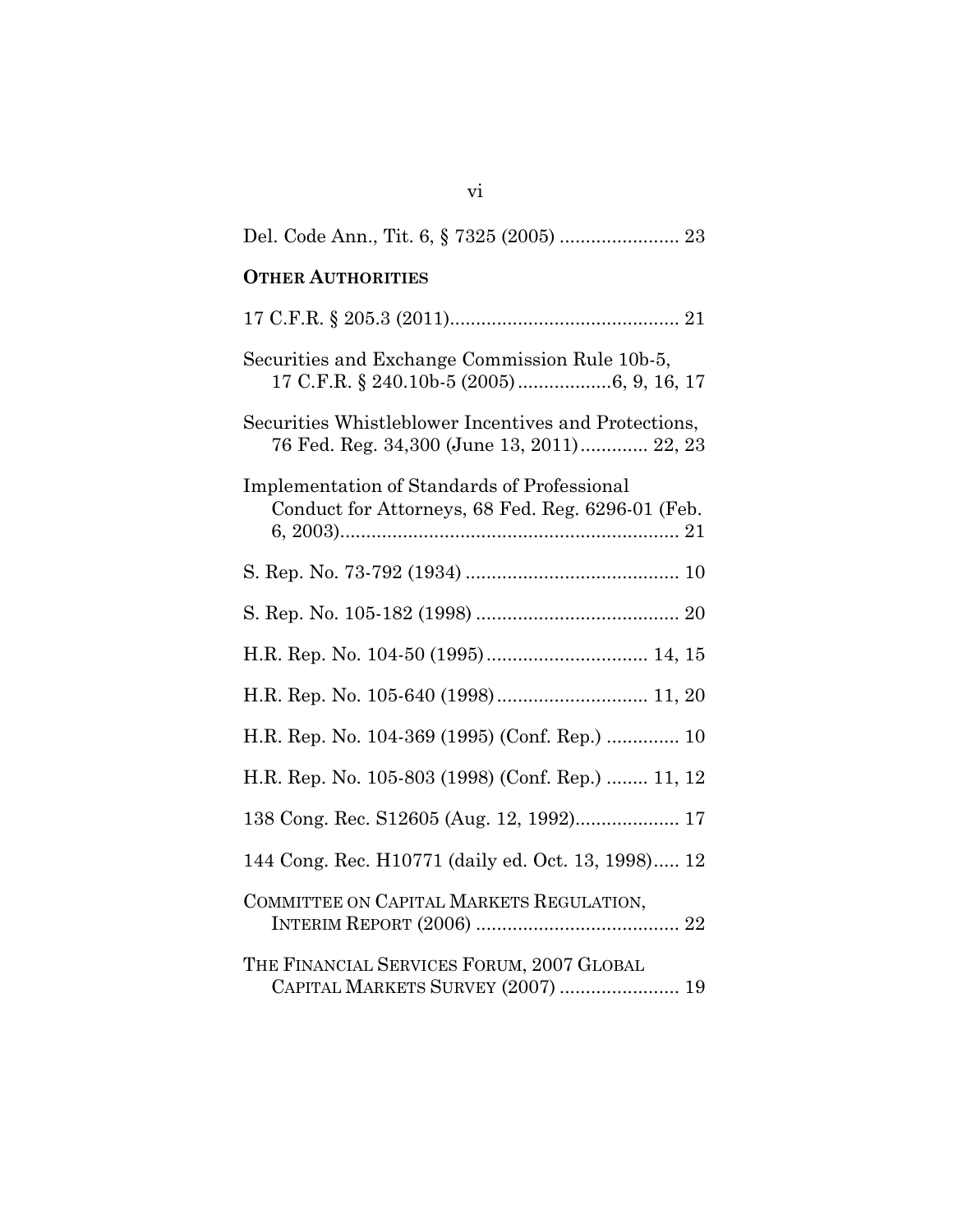| Joseph A. Grundfest, Why Disimply?, 108 HARV. L.                                                                                                                                        |
|-----------------------------------------------------------------------------------------------------------------------------------------------------------------------------------------|
| Robert S. Khuzami, Remarks to Criminal Law Group<br>of the UJA-Federation of New York                                                                                                   |
| MCKINSEY & COMPANY, SUSTAINING NEW YORK'S AND<br>THE US'S GLOBAL FINANCIAL SERVICES                                                                                                     |
| PRICEWATERHOUSECOOPERS, THE EVER-CHANGING<br>LANDSCAPE OF LITIGATION COMES FULL CIRCLE:<br>2011 SECURITIES LITIGATION STUDY (2012)  14                                                  |
| SEC, ANNUAL REPORT ON THE DODD-FRANK<br>WHISTLEBLOWER PROGRAM, FISCAL YEAR 2011                                                                                                         |
| SEC Litigation Release No. 22352, SEC Charges<br>Attorney and Clients in Scheme to Unlawfully<br>Sell Billions of Penny-Stock Shares                                                    |
| SEC, OFFICE OF GENERAL COUNSEL, REPORT TO THE<br>PRESIDENT AND THE CONGRESS ON THE FIRST YEAR<br>OF PRACTICE UNDER THE PRIVATE SECURITIES LIT-<br>IGATION REFORM ACT OF 1995 (1997)  11 |
| SEC, PERFORMANCE AND ACCOUNTABILITY REPORT,                                                                                                                                             |
| Ralph K. Winter, Paying Lawyers, Empowering Pros-<br>ecutors, and Protecting Managers: Raising the<br>Cost of Capital in America, 42 DUKE L.J. 945                                      |
|                                                                                                                                                                                         |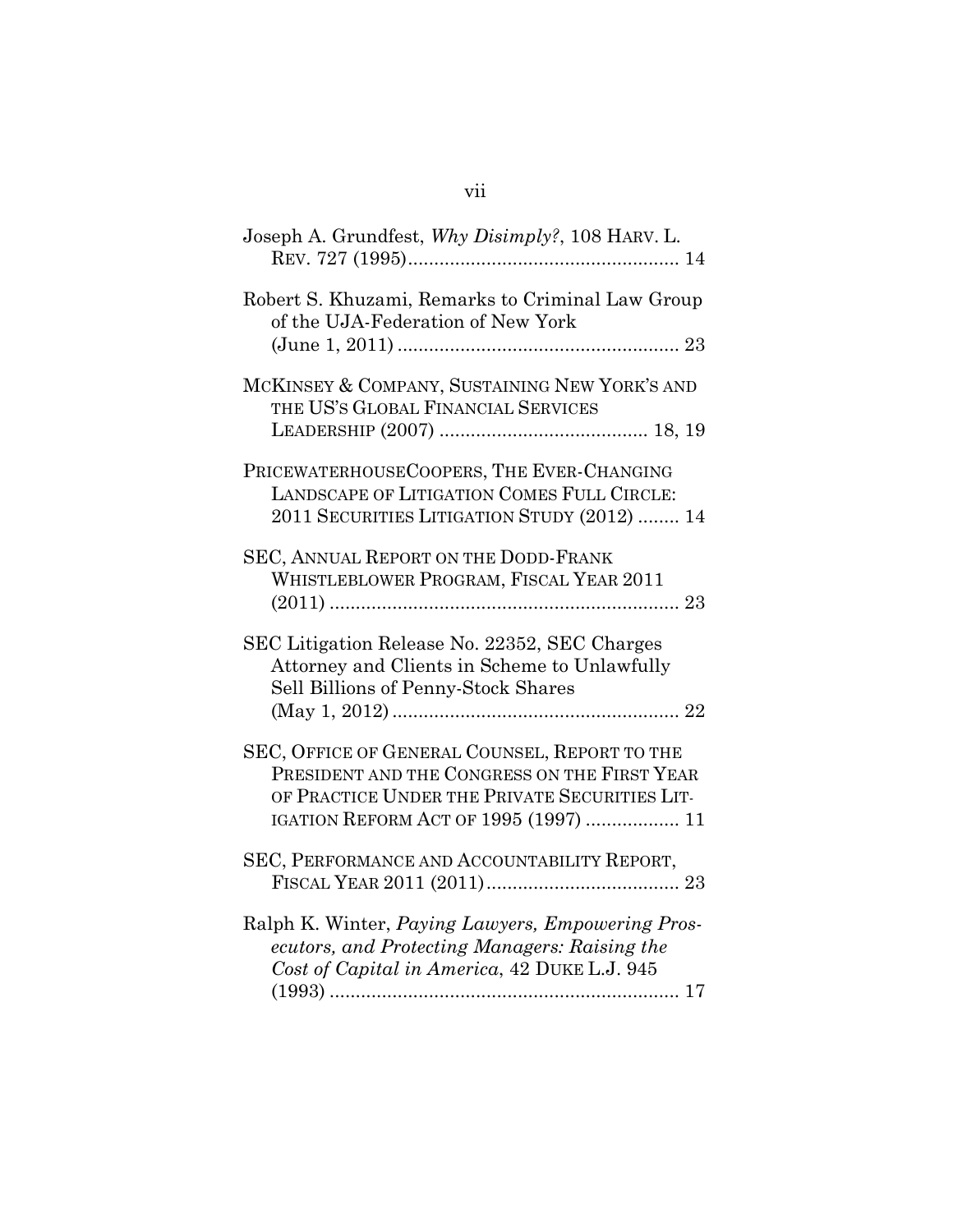### **INTRODUCTION AND INTERESTS OF** *AMICUS CURIAE***[1](#page-10-0)**

Members of DRI—the Voice of the Defense Bar, an international organization of more than 22,000 attorneys involved in civil litigation defense—have wide experience in litigating securities class actions, and they understand how these actions can be abused. When this happens, it unnecessarily drives up the cost of doing business in the United States and reduces the competitiveness of U.S. capital markets. Congress and this Court have long been sensitive to this potential for abuse, and for that reason they have strictly limited both the kinds of securities claims that private citizens may bring and where and how they may bring them.

The Fifth Circuit's decision threatens to undo all this. By holding that the plaintiffs may proceed in state court on securities-related claims that would have been squarely precluded if they were brought under federal law, the panel below opened the door to the very same risks and abuses that this Court and Congress have worked for decades to avoid. At the same time, the panel widened the disagreement among the Circuits with regard to the scope of preclusion under the Securities Litigation Uniform Standards Act ("SLUSA"). This Court's intervention is warranted to resolve the conflict and ensure the lower courts' fidelity to the limits Congress and the Courts have placed on securities class actions.

<span id="page-10-0"></span><sup>&</sup>lt;sup>1</sup> No party or counsel for a party authored this brief in whole or in part, and no person or entity other than DRI and its counsel has made a monetary contribution to the preparation or filing of this brief.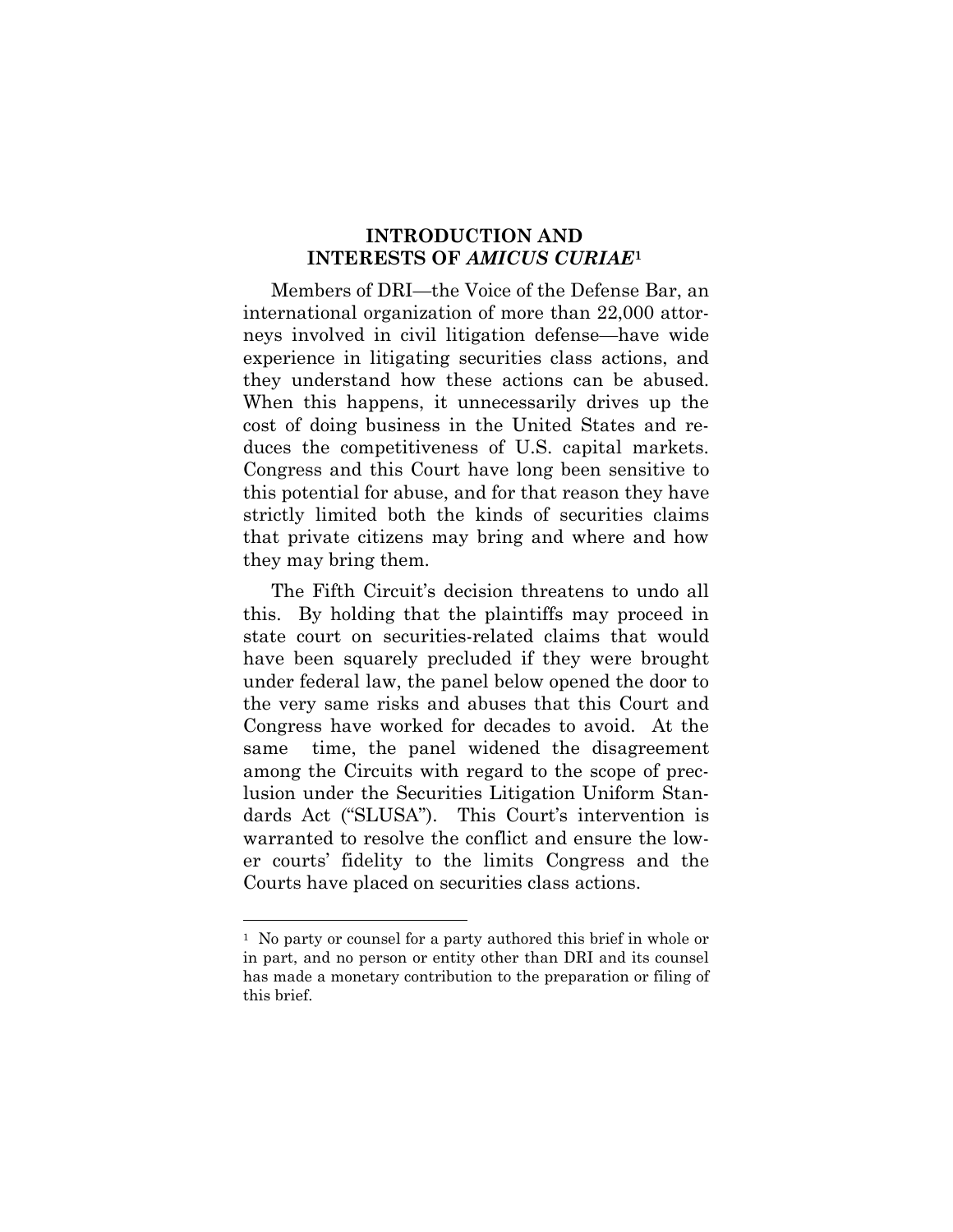This issue is of particular concern to DRI, which has long been committed to making the civil justice system fairer, more efficient, and—when national issues like U.S. capital markets are involved—more consistent. To promote these objectives, DRI often participates as *amicus curiae* in cases before this Court that raise issues important to its members, their clients, and the judicial system at large.

### **STATEMENT OF THE CASE**

When Congress enacted the Securities Acts of 1933 and 1934 in the wake of the disastrous stock market crash of 1929, it created an "extensive scheme of civil liability" governing the national securities markets. *Central Bank of Denver* v. *First Interstate Bank of Denver*, 511 U.S. 164, 171 (1994). Since then, these "two statutes have anchored federal regulation of vital elements of our economy." *Merrill Lynch* v. *Dabit,* 547 U.S. 71, 78 (2006). Consistent with the national character of the U.S. securities markets, until 1995 nearly all significant private securities litigation was brought under the Securities Acts and filed in federal court.

This began to change in the 1990s, when Congress, reacting to widespread abuses, passed the Private Securities Litigation Reform Act ("PSLRA") and imposed strict limits on private securities lawsuits. Pub. L. No. 104-67, 109 Stat. 737, 15 U.S.C. § 78u-4; 15 U.S.C. § 78t(e). During the same period, this Court independently recognized that certain kinds of enforcement actions—notably those brought against defendants who allegedly aided or abetted securities fraud—were particularly prone to abuse and for that reason did not belong in the hands of private citizens unless Congress provided otherwise. See *Central*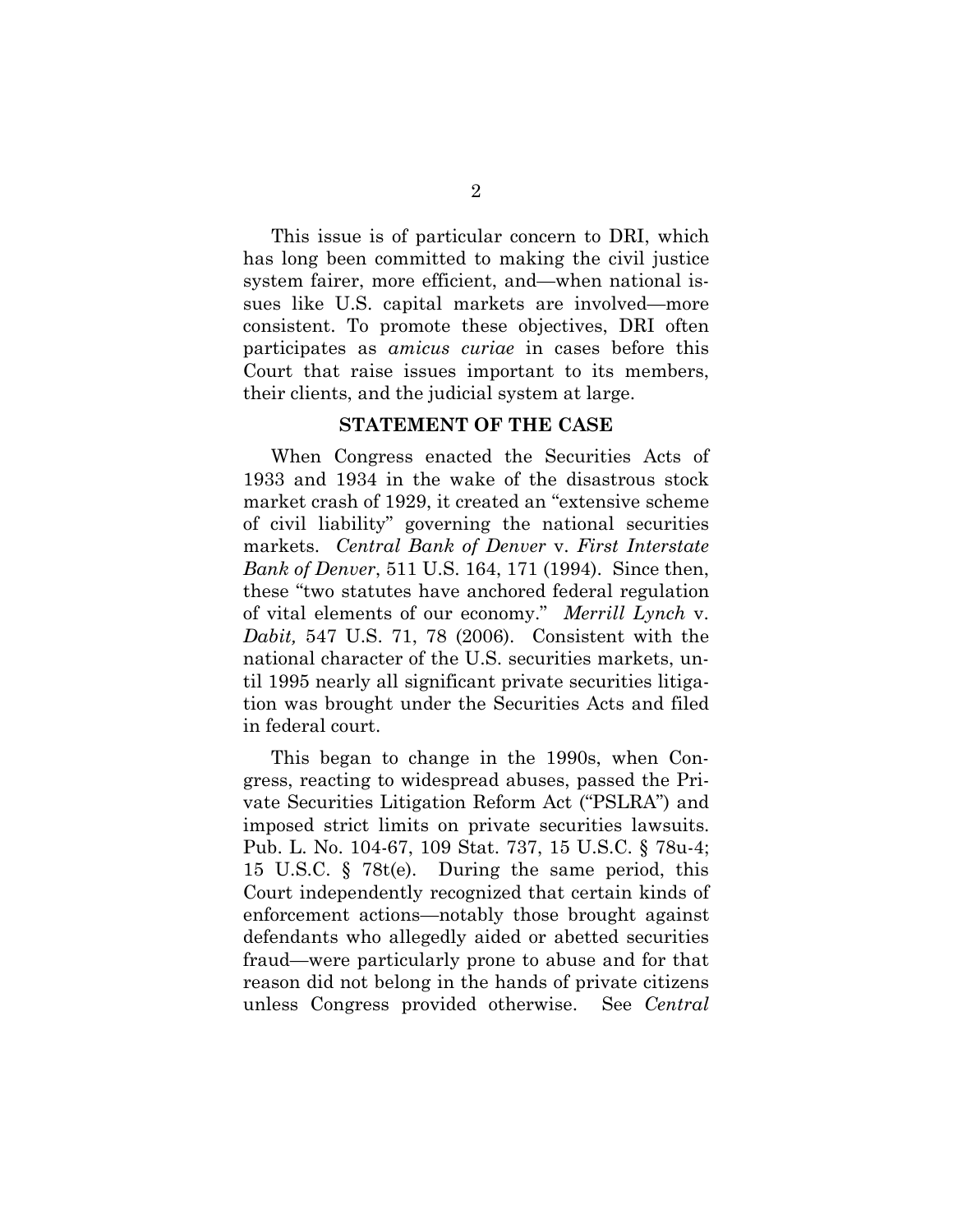*Bank*, 511 U.S. at 164; see also *Stoneridge Investment Partners, LLC* v. *Scientific-Atlanta,* 552 U.S. 148, 158, 163–64 (2008) (underscoring this limitation).

Predictably, the strict new PSLRA rules governing private lawsuits under federal law prompted an increase in securities-related lawsuits brought in state court under state law. So, in 1998, Congress passed another law—SLUSA—which precludes state law class action suits that involve misrepresentations "in connection with" the sale or purchase of a covered security. Pub. L. No. 105-353, 112 Stat. 3227, 15 U.S.C.  $§ 78bb(f)(1).$ 

This case is about the scope of SLUSA. In particular, it concerns whether the key phrase "in connection with" is broad enough to encompass state law actions like the ones here, which involved claims against third parties who provided services to—or otherwise did business with—an entity that made misrepresentations in connection with the purchase or sale of securities.

This case arises out of the collapse of a fraudulent scheme perpetrated by Allen H. Stanford and his affiliated companies, including Stanford International Bank ("SIB"), which issued worthless certificates of deposit that were allegedly backed by highly liquid securities. Unable to recover against the primary wrongdoers, the plaintiffs have turned their attention to a series of secondary actors, raising claims that would face significant obstacles in federal court. There are three basic types of claims at issue here: first, claims against an insurance company for its assurances that SIB had purchased insurance; second, claims against SEI Investment Company, which provided fund management software to a fund that in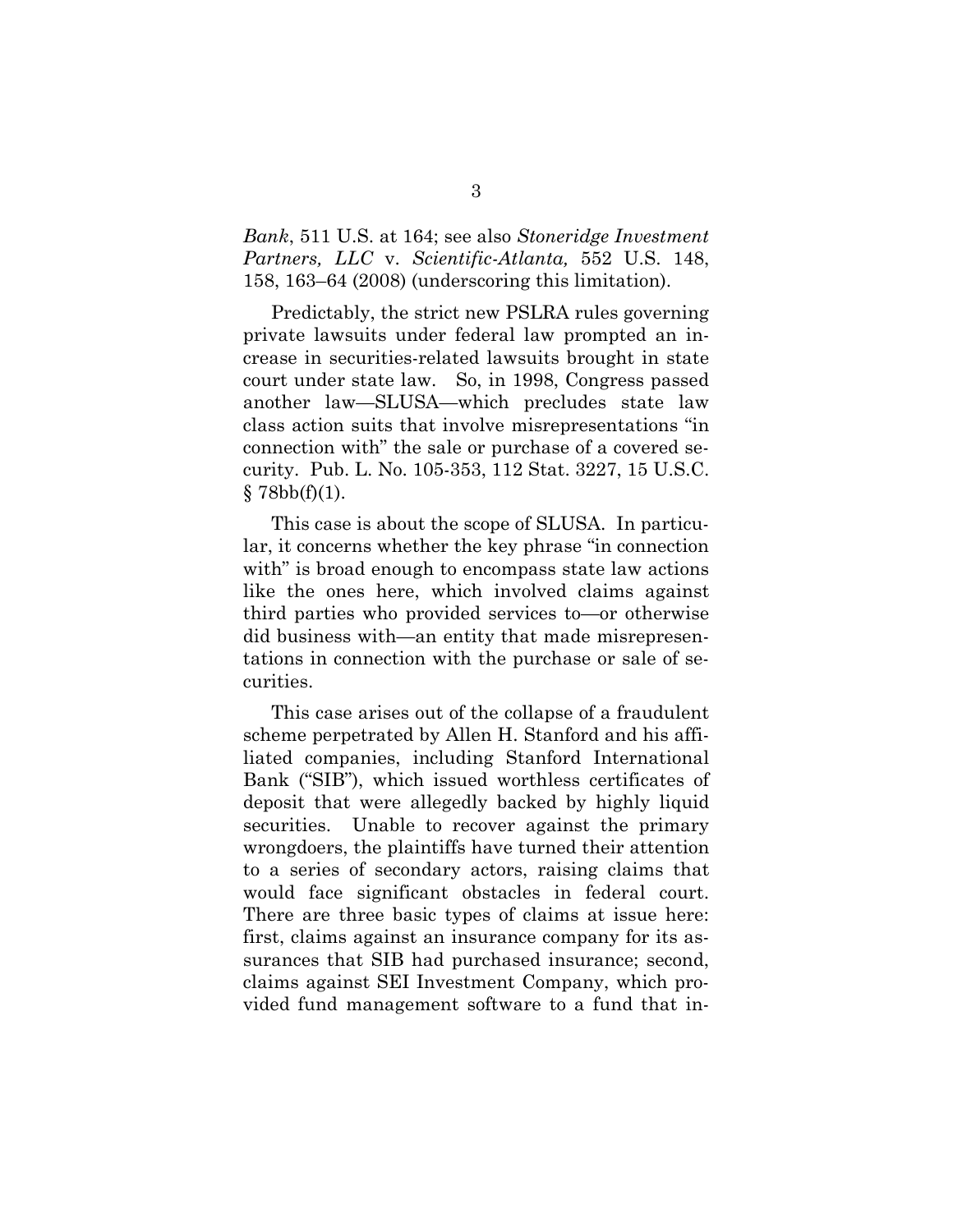vested in the worthless SIB certificates of deposit; and finally, claims against Stanford's attorneys for allegedly misleading the Securities and Exchange Commission ("SEC") regarding its ability to regulate SIB.

The district court held that SLUSA precluded these claims because the underlying fraud unquestionably involved the purchase or sale of covered securities. The Fifth Circuit disagreed and, purporting to apply a test from the Ninth Circuit, found that the three types of claims in this case were only tangentially related to the "purchase or sale of a security," and thus fell outside of SLUSA's scope.

### **SUMMARY OF THE ARGUMENT**

The decision below would seriously undermine SLUSA, which itself was enacted to keep the PSLRA reforms from becoming a dead letter. As this Court has already held, SLUSA's key phrase—"in connection with"—should be broadly interpreted to accomplish Congress's objectives. So construed, it is clear that the Fifth Circuit erred when it held that SLUSA did not apply here and, in doing so, furthered a significant dispute among the Circuits about SLUSA's reach.

The Fifth Circuit's decision is inconsistent not only with the statutory language but also with this Court's and Congress's view that the limits on securities class actions must be carefully policed, and that aiding and abetting claims, which are particularly prone to abuse, should be brought by the SEC and not by private parties. If allowed to stand, the decision below will create a gaping loophole in the securities class action reforms and expose the U.S. capital mar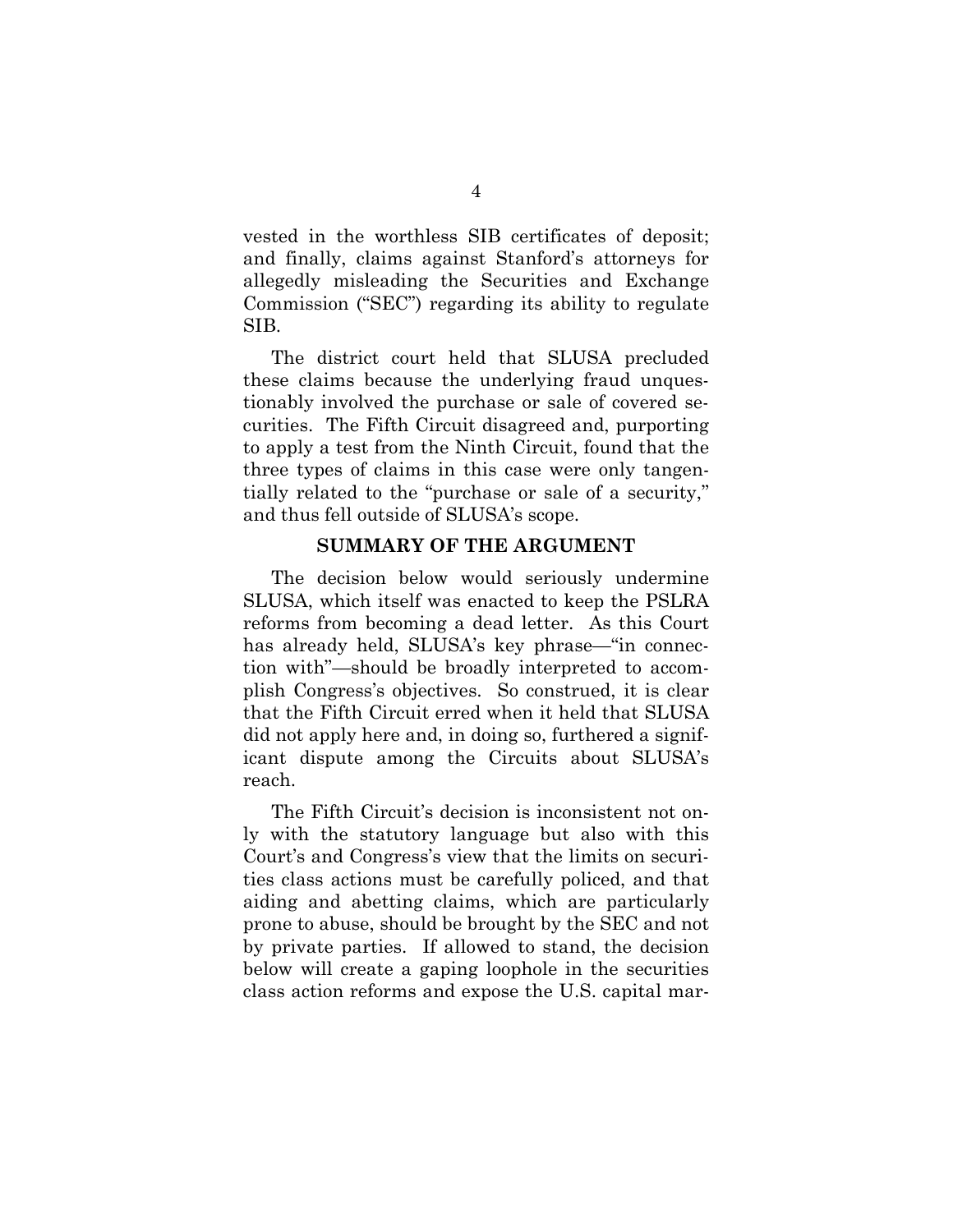kets to new and dangerous levels of liability. Moreover, this risk is unnecessary, because Congress has already given the SEC all the enforcement powers it needs to investigate those who lie to the Commission or aid another in committing securities fraud. To safeguard Congress's PSLRA reforms and the limits this Court has placed on private actions under the securities laws—and to ensure respect for the important policies served by SLUSA—this Court should grant the petition for certiorari and reverse the decision of the Fifth Circuit.

#### **ARGUMENT**

### **I. The plain language of SLUSA requires a broad reading of "in connection with."**

SLUSA limits the ability of private citizens to bring "covered class actions based upon the statutory or common law of any state" in cases alleging:

> (A) a misrepresentation or omission of a material fact in connection with the purchase or sale of a covered security; or

> (B) that the defendant used or employed any manipulative or deceptive device or contrivance in connection with the purchase or sale of a covered security.

15 U.S.C.  $\S$  78bb(f)(1).<sup>[2](#page-14-0)</sup> "A 'covered class action' is a lawsuit in which damages are sought on behalf of

<span id="page-14-0"></span> <sup>2</sup> SLUSA amended the Securities Act of 1933, Pub. L. No. 73-22, 48 Stat. 74 (1933 Act), and the Securities Exchange Act of 1934 , Pub. L. No. 73-298, 48 Stat. 881 (1934 Act) in "substantially identical" ways. *Dabit,* 547 U.S. at 82 n. 6. Because they are more relevant here, we quote the amendments to the 1934 Act. See *ibid.*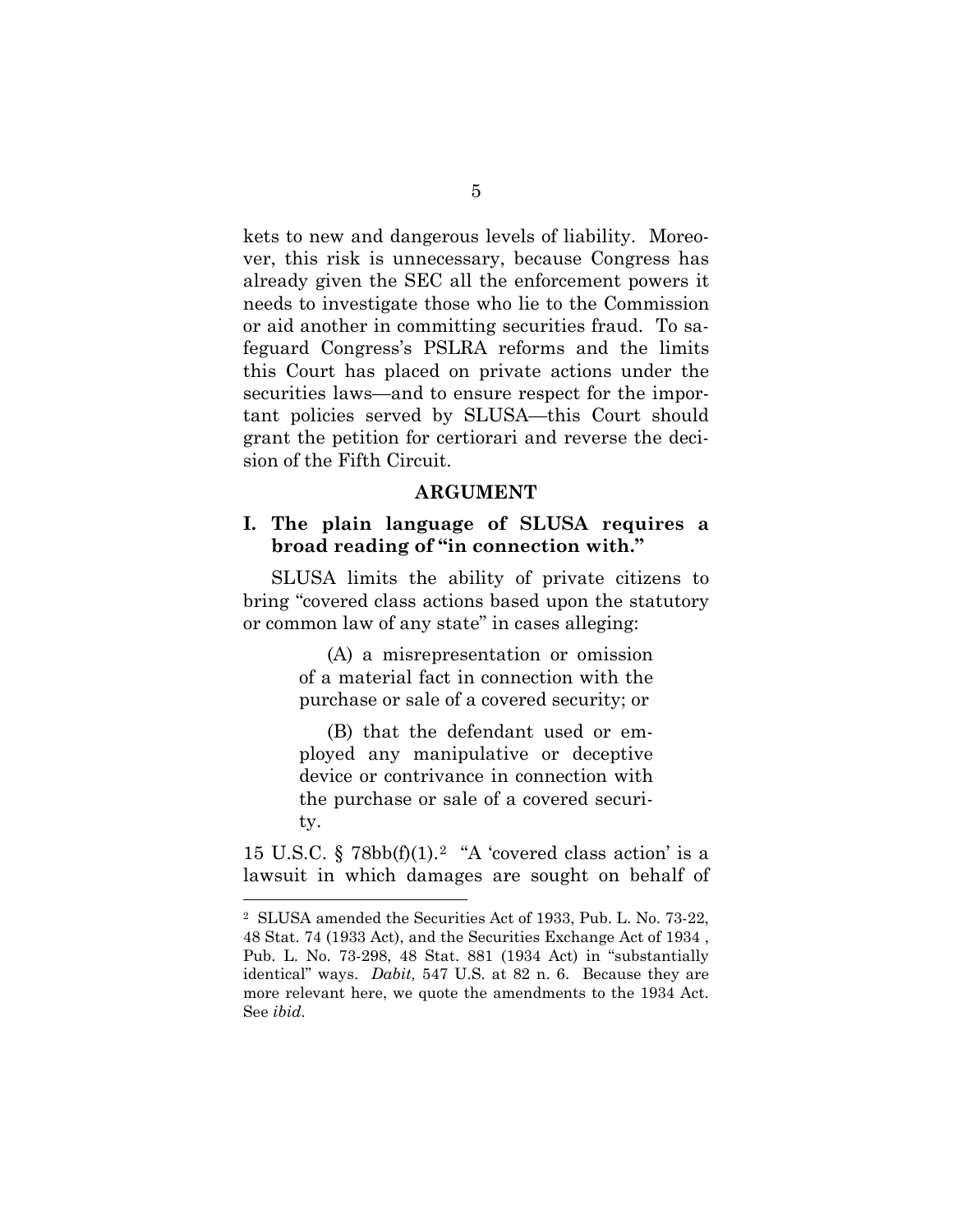more than 50 people," and a "covered security" is "one traded nationally and listed on a regulated national exchange."[3](#page-15-0) *Dabit*, 547 U.S. at 83.

While section B applies to cases alleging that "the defendant" used a "deceptive or manipulative device or contrivance," the section at issue in this case section A—applies SLUSA preclusion to *any* case alleging a "misrepresentation or omission of material fact in connection with the purchase or sale of a covered security," without regard to the identity of either the person who made the misrepresentation or the person who purchased or sold the covered security. 15 U.S.C. § 78bb(f)(1).

As this Court has recognized, SLUSA's use of "in connection with" did not occur in a vacuum. See *Dabit*, 547 U.S. at 84–85. The same phrase appears in section 10 of the 1934 Act, and in that context, this Court has interpreted it broadly for over forty years. *Id.* at 85 ("[W]hen this Court *has* sought to give meaning to the phrase ['in connection with'] in the context of § 10(b) and Rule 10b-5, it has espoused a broad interpretation."). An interpretation that places "'broad discretionary powers' in the regulatory agency" has "been found practically essential" because "practices 'constantly vary and \* \* \* practices legitimate for some purposes may be turned to illegitimate and fraudulent means.'" *Superintendent of Ins. of State of N.Y.* v. *Bankers Life & Cas. Co.*, 404 U.S. 6, 12 (1971); see, *e.g., Sec. Exch. Comm'n* v. *Zandford,*

<span id="page-15-0"></span> <sup>3</sup> Respondents' lawsuits met the statutory definition of a "covered class action" once they were consolidated by the district court below. See Willis Pet. at 12 (citing 15 U.S.C.  $\S 78bb(f)(5)(B)(ii)$  (discussing the "grouping" of actions).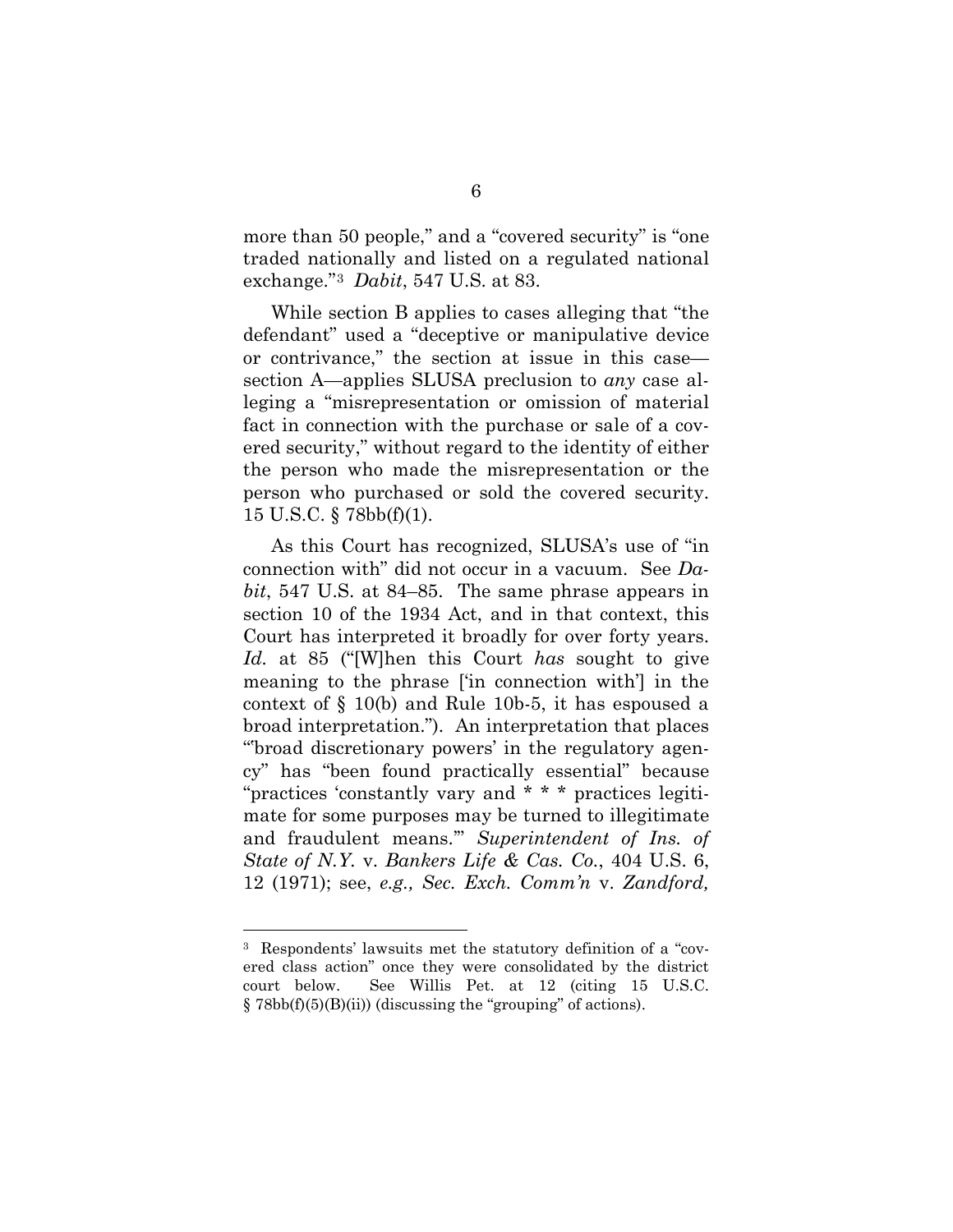535 U.S. 813, 819 (2002) (noting that "[i]n its role enforcing the Act, the SEC has consistently adopted a broad reading of the phrase 'in connection with the purchase or sale of any security'"). After surveying the judicial record, *Dabit* concluded that Congress intended to "incorporate" this "broad construction" when it "imported the key phrase—'in connection with the purchase or sale'—into SLUSA's core provision." 547 U.S. at 85.

What *Dabit* did *not* hold, however, was that the scope of activity encompassed by the phrase "in connection with" in SLUSA was limited to acts that could form the basis for a private securities lawsuit under section 10(b) of the 1934 Act. See *id.* at 84. The *Dabit* respondents made this argument, asserting that SLUSA did not reach their claims because they were mere holders of securities who lacked standing to bring a private securities action under federal law. See *Dabit,* 547 U.S. at 84. But this Court rejected the argument that "in connection with" must be "read narrowly to encompass (and therefore pre-empt) only those actions in which the purchaser-seller requirement of *Blue Chip Stamps* is met." *Id.* at 84–85. The Court held instead that "it is enough that the fraud alleged 'coincide' with a securities transaction—whether by the plaintiff or by someone else." *Ibid.* In reaching this holding, the Court reasoned that "[a] narrow reading of the statute would undercut the effectiveness of the [PSLRA] and thus run contrary to SLUSA's stated purpose," which was "to prevent certain State private securities class action lawsuits alleging fraud from being used to frustrate the [PSLRA's] objectives." *Id.* at 86.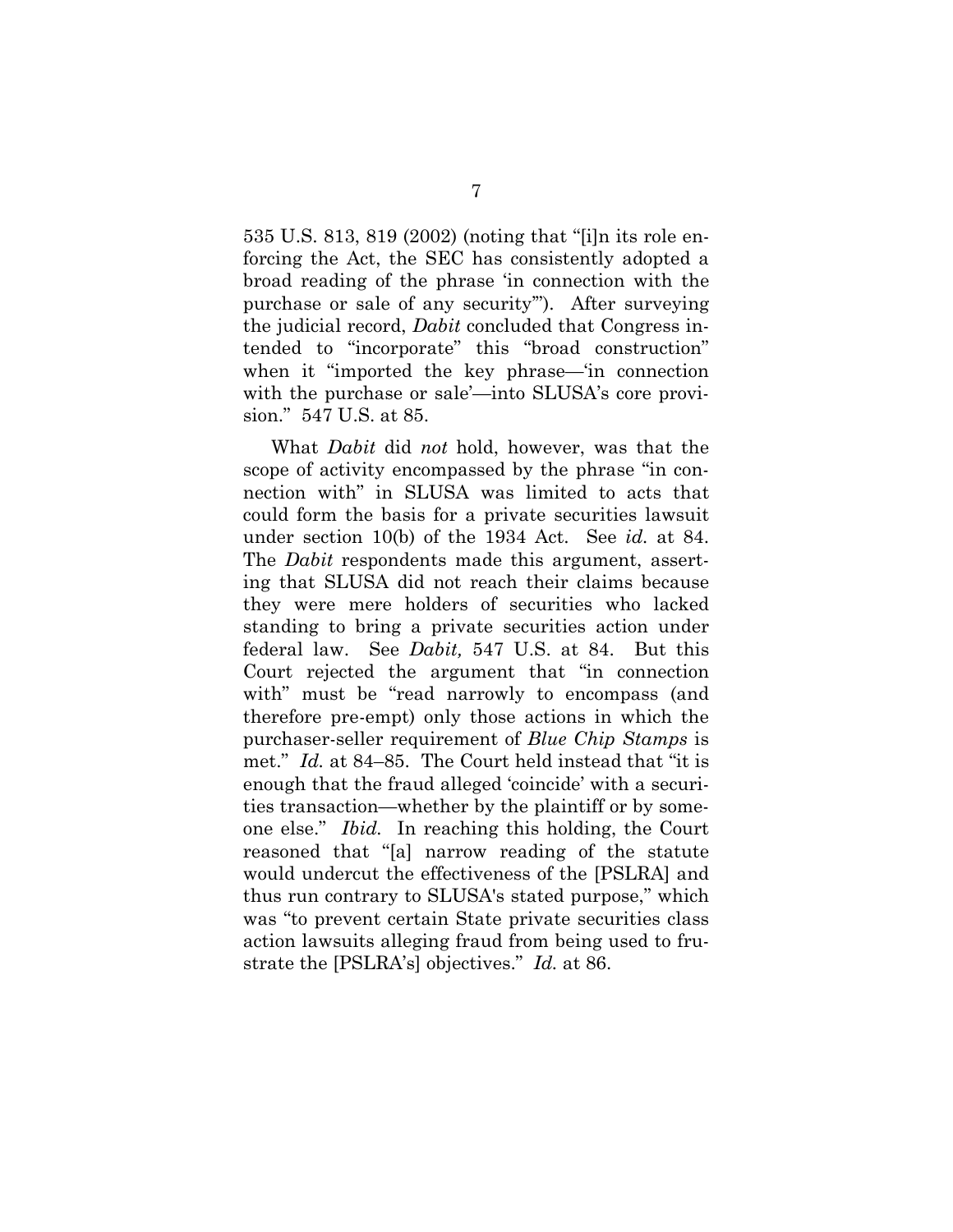Thus, following *Dabit,* a lawsuit that alleges the existence of fraud that coincides' with a securities transaction" by either "the plaintiff or by someone else," falls within SLUSA's scope. *Ibid.* Here, for example, the question was whether a lawsuit over a deceptive scheme to sell worthless certificates of deposit allegedly backed by covered securities involved "a misrepresentation or omission of a material fact in connection with the purchase or sale of a covered security."15 U.S.C. §78bb(f)(1).Under SLUSA's plain language and the guidance provided in *Dabit*, the answer is yes. And the Fifth Circuit erred in reaching the opposite conclusion.

### **II. Allowing plaintiffs to escape SLUSA by suing remotely connected third parties would frustrate the considered policies of Congress.**

If it is allowed to stand, moreover, the Fifth Circuit's approach to SLUSA preclusion will frustrate not only the plain language of the Act but also the important policies that underlay its enactment. Among other things, the Fifth Circuit's reading would allow class action plaintiffs to assert aiding and abetting claims like the ones in this case in state court, even though such claims would clearly be barred under federal law. *Stoneridge,* 552 U.S. at 162–63. In its experience, DRI believes that the consequences of such a rule would be grave—and that they are precisely the kinds of consequences that motivated Congress to adopt SLUSA in the first place.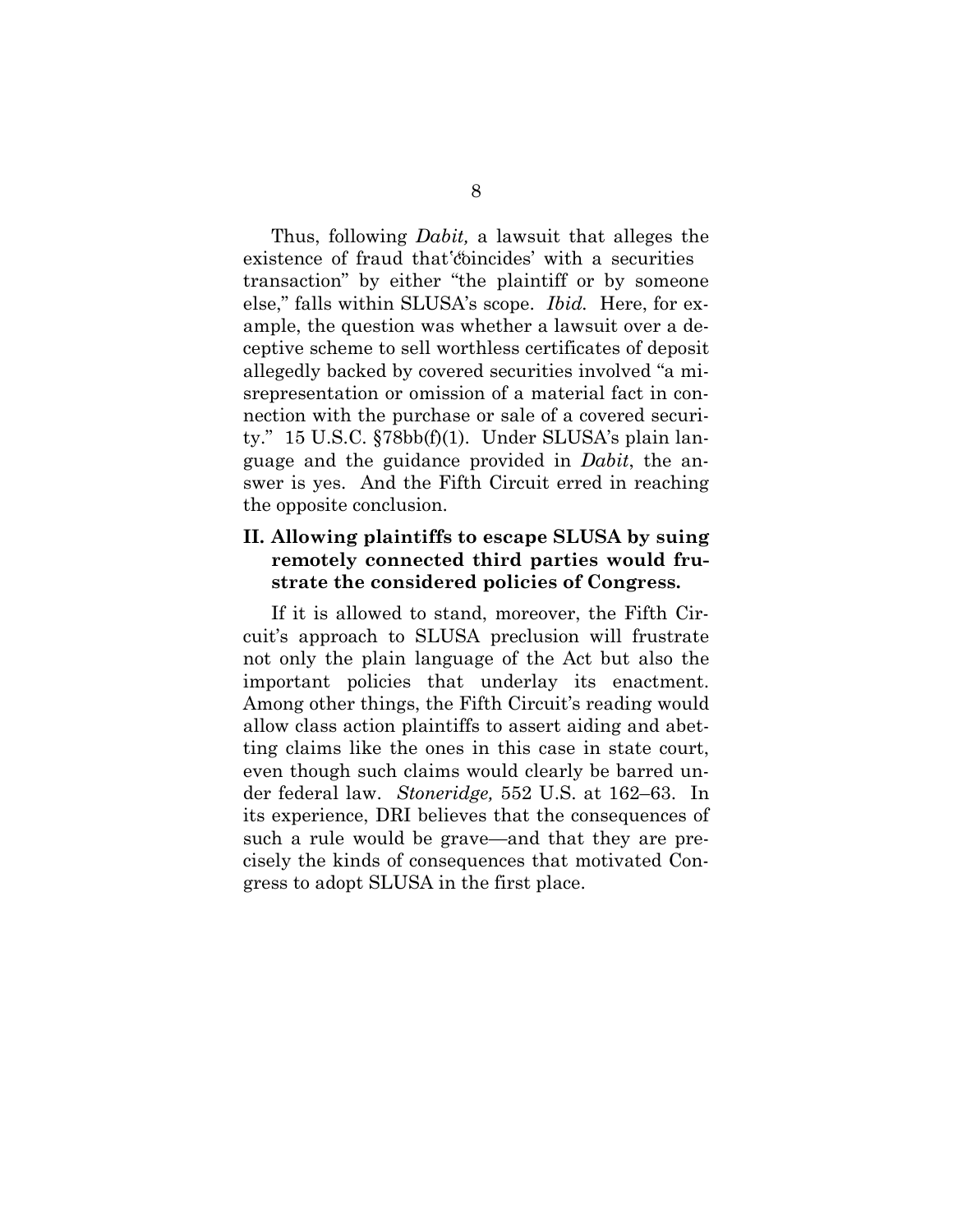### **A. This Court and Congress have carefully circumscribed securities class actions to prevent abusive practices that expose U.S. capital markets to unacceptable risks.**

As this Court has noted, "[t]he magnitude of the federal interest in protecting the integrity and efficient operation of the market for nationally traded securities cannot be overstated." *Dabit,* 547 U.S. at 78. Since their enactment in the 1930s, the Securities Acts have "anchored" the federal regulation of these "vital elements of our economy." *Ibid*. Accordingly, this Court has adopted a "broad interpretation" of the SEC's enforcement powers under Section 10(b). *Id.* at 85.

By contrast, however, this Court has taken a narrow approach to the judicially implied private right of action. See, *e.g., Blue Chip Stamps* v. *Manor Drug Stores,* 421 U.S. 723, 748–49 (limitations on standing); *Central Bank*, 511 U.S. at 179–80 (limitations on aiding and abetting liability where no fraud is alleged); *Stoneridge,* 552 U.S. at 165–66 (limitations on aiding and abetting liability where fraud is alleged). And when Congress passed the PSLRA in 1994, it followed the same cautious, federally oriented approach by (1) adding new limits on the private right of action, and (2) expanding and clarifying the scope of the SEC's authority to protect the integrity of the national securities markets.

There is good reason for such caution. In *Central Bank*, this Court recognized that "litigation under Rule 10b-5 presents a danger of vexatiousness different in degree and in kind from that which accompa-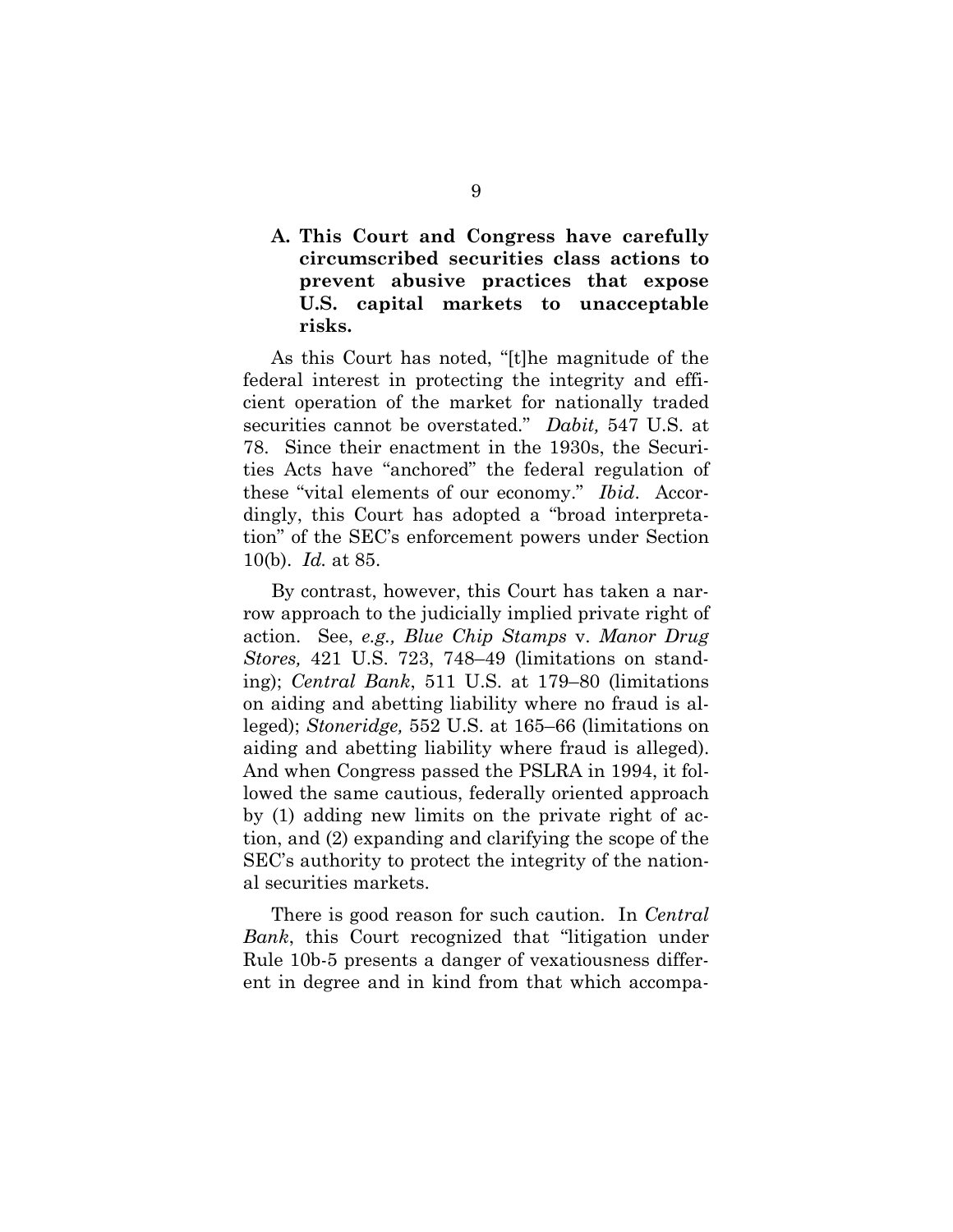nies litigation in general."[4](#page-19-0) 511 U.S. at 188–89 (citing *Blue Chip Stamps,* 421 U.S. at 739; *Virginia Bankshares,* 501 U.S. at 1105; S. Rep. No. 73-792, at 21 (1934) (attorney's fee provision is protection against strike suits)). That is in part because "in the field of federal securities laws governing disclosure of information even a complaint which by objective standards may have very little chance of success at trial has a settlement value to the plaintiff out of any proportion to its prospect of success," for "[t]he very pendency of the lawsuit may frustrate or delay normal business activity of the defendant which is totally unrelated to the lawsuit." *Blue Chip Stamps*, 421 U.S. at 740. And the House Report on the PSLRA documented the "ways in which the class-action device was being used to injure 'the entire U.S. economy." *Dabit,* 547 U.S. at 81 (quoting H.R. Rep. No. 104-369, at 31 (1995) (Conf. Rep.)). The Report observed that "nuisance filings, targeting of deep-pocket defendants, vexatious discovery requests, and 'manipulation by class action lawyers of the clients whom they purportedly represent' had become rampant in recent years," and that "these abuses resulted in extortionate settlements, chilled any discussion of issuers' future prospects, and deterred qualified individuals from serving on boards of directors." *Ibid.* (internal quotations omitted).

<span id="page-19-0"></span> <sup>4</sup> When evaluating attempts to extend the scope of private securities enforcement actions, this Court has long "considered [it] appropriate to examine" the "practical consequences of [such] an expansion." *Stoneridge,* 552 U.S. at 163 (citing *Virginia Bankshares, Inc.* v. *Sandberg,* 501 U.S. 1083, 1104–05 (1991); *Blue Chip Stamps,* 421 U.S., at 737).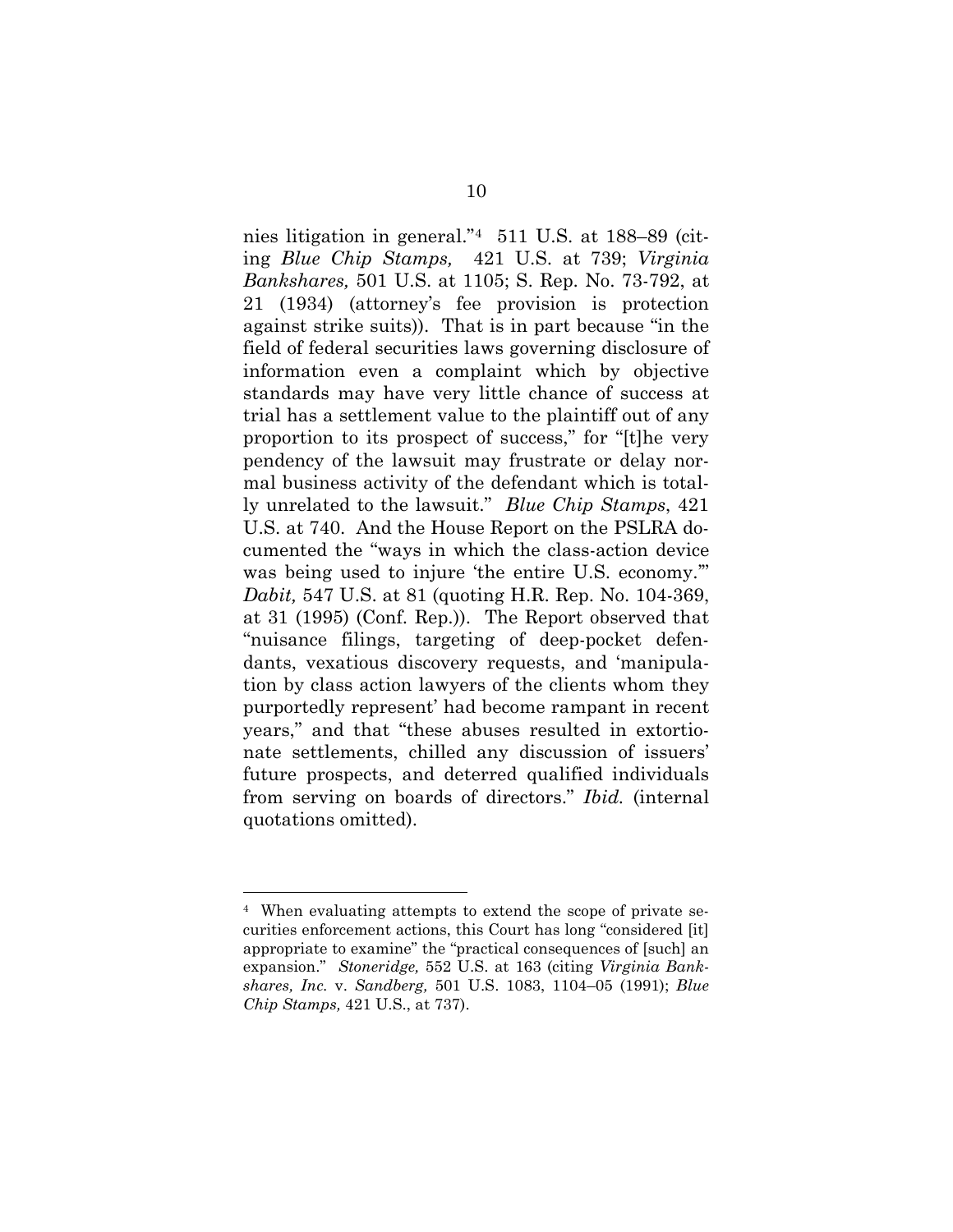The PSLRA responded to these abuses in Title I, which is captioned "Reduction of Abusive Litigation." Among other things, Title I limits recoverable damages, imposes new restrictions on the selection of (and compensation for) lead plaintiffs in a class action, authorizes a stay of discovery pending resolution of any motion to dismiss; and imposes heightened pleading standards. *Id.* at 81–82 (citing 15 U.S.C. § 78u-4 and *Dura Pharmaceuticals, Inc.* v. *Broudo,* 544 U.S. 336 (2005)). In short, as this Court acknowledged in *Dabit*, Congress's "effort to deter or at least quickly dispose of those suits whose nuisance value outweighs their merits placed special burdens on plaintiffs seeking to bring federal securities fraud class actions." *Ibid.*

To avoid these new burdens, the plaintiffs' bar turned its attention to state court. The number of state securities class actions filed in California alone increased fivefold in the first six months of 1996, following the enactment of the PSLRA. H.R. Rep. No. 105-640, at 10 (1998); see also SEC, OFFICE OF GEN-ERAL COUNSEL, REPORT TO THE PRESIDENT AND THE CONGRESS ON THE FIRST YEAR OF PRACTICE UNDER THE PRIVATE SECURITIES LITIGATION REFORM ACT OF 1995, at 84 (1997) (noting the increase in state securities class actions and observing that this "may reflect a migration of weaker cases to state court"); H.R. Rep. No. 105-803, at 14–15 (1998) (Conf. Rep.) (stating that plaintiffs' attorneys were attempting to "circumvent the [PSLRA's] provisions by exploiting differences between Federal and State laws by filing frivolous and speculative lawsuits in State court, where essentially none of the Reform Act's procedural or substantive protections against abusive suits are available").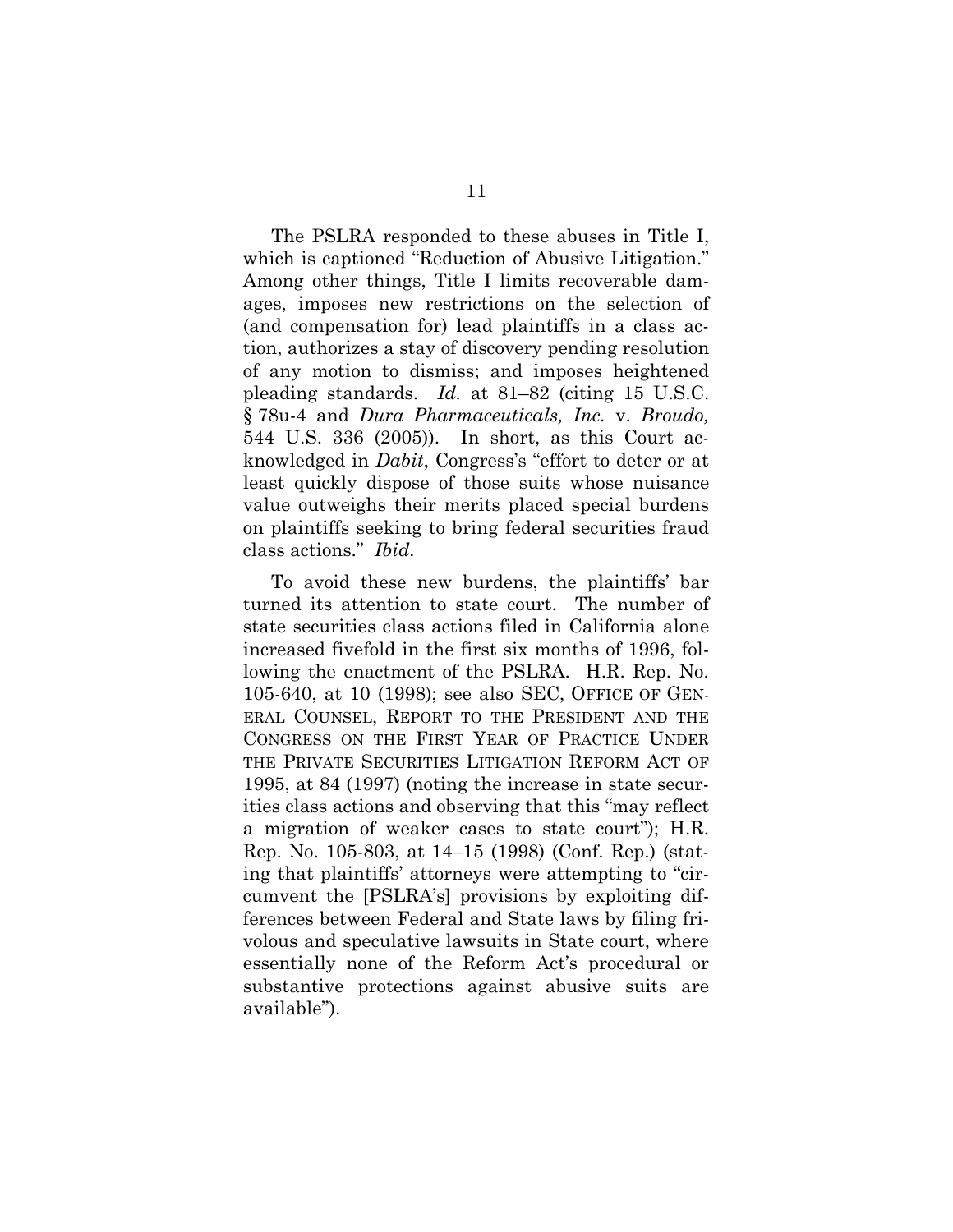This shift is no surprise. "Prior to the passage of the [PSLRA], there was essentially no significant securities class action litigation brought in State court.'" *Dabit,* 547 U.S. at 88 (quoting H.R. Rep. No. 105-803, at 14 (1998) (Conf. Rep.). This was true even though state securities laws permitted private citizens to bring suit on theories that were not allowed under federal law. *Ibid.* ("[W]hile state-law holder claims were theoretically available both before and after the decision in *Blue Chip Stamps,* the actual assertion of such claims by way of class action was virtually unheard of before SLUSA was enacted; respondent and his *amici* have identified only *one* pre-SLUSA case involving a state-law class action asserting holder claims."). "To stem this 'shif[t] from Federal to State courts' and 'prevent certain State private securities class action lawsuits alleging fraud from being used to frustrate the objectives of' the [PSLRA,] \* \* \* Congress enacted SLUSA." *Id.* at 82 (quoting SLUSA §§ 2(2), (5), 112 Stat. 3227).

SLUSA's legislative history reflects Congress's considered judgment that "lawsuits alleging violations that involve securities that are offered nationally belong in Federal court." 144 Cong. Rec. H10771 (daily ed. Oct. 13, 1998); see also H.R. Rep. No. 105- 803, at 13 (1998) (Conf. Rep.) ("this legislation establishes uniform national rules for securities class action litigation involving our national capital markets"). To accomplish this objective, SLUSA targeted the private enforcement mechanism that Congress identified as most prone to abuse: class actions. To prevent SLUSA's substantive objectives from being frustrated through artful pleading, Congress created a broad and flexible definition of "covered class ac-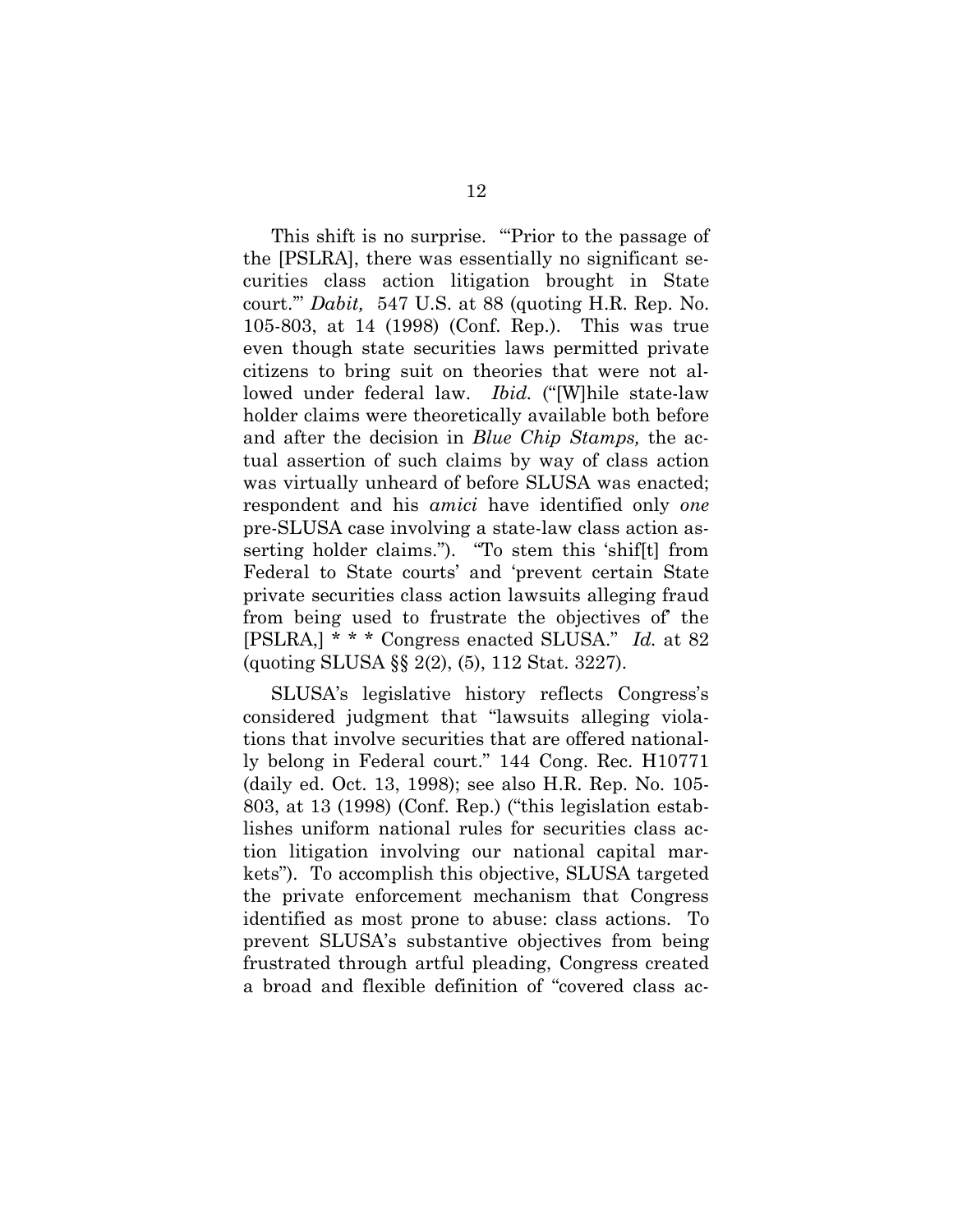tions" and freely permitted removal to federal court.[5](#page-22-0) *Dabit*, 547 U.S. at 83 nn. 6, 8 (quoting SLUSA, 112 Stat. 3230, 3232 (codified at 15 U.S.C. § 78bb(f)(2), (5)). And, as we have already seen, when it defined the kinds of allegations covered by the law, Congress used the "in connection with" language that has been

<span id="page-22-0"></span>5 The statute states:

The term 'covered class action' means—

(i) any single lawsuit in which—

(I) damages are sought on behalf of more than 50 persons or prospective class members, and questions of law or fact common to those persons or members of the prospective class, without reference to issues of individualized reliance on an alleged misstatement or omission, predominate over any questions affecting only individual persons or members; or

(II) one or more named parties seek to recover damages on a representative basis on behalf of themselves and other unnamed parties similarly situated, and questions of law or fact common to those persons or members of the prospective class predominate over any questions affecting only individual persons or members; or

(ii) any group of lawsuits filed in or pending in the same court and involving common questions of law or fact, in which—

(I) damages are sought on behalf of more than 50 persons; and

(II) the lawsuits are joined, consolidated, or otherwise proceed as a single action for any purpose.

*Dabit*, 547 U.S. at 83 n.8 (quoting SLUSA, 112 Stat. 3232 (codified at 15 U.S.C.  $\S$  78bb(f)(5)(B)).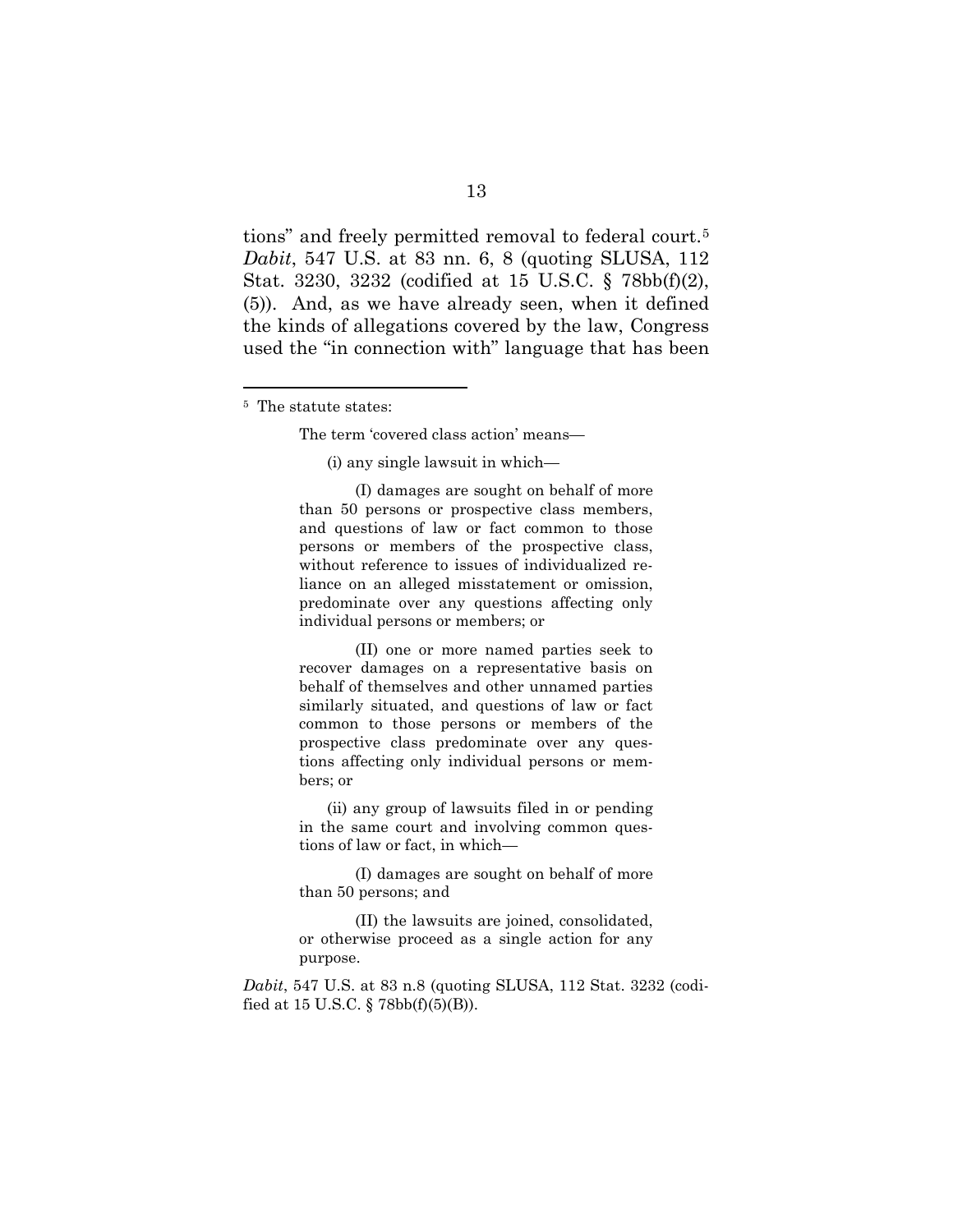broadly construed by this Court for over forty years. SLUSA, 112 Stat. 3230 (codified as amended at 15 U.S.C. § 78bb(f)(1)); see *supra* at 9. Overall, then, SLUSA reflects Congress's judgment that private securities enforcement must be carefully cabined and that the category of private lawsuits that presents the greatest risk of harming the U.S. securities markets—class actions—should be brought only under federal law.

Congress's reforms have had a positive impact: in 2011, the overall number of securities class action settlements declined by 30% to the lowest number since 1999, while the total settlement value—\$3.4 billion—represented a 17% increase from prior years, largely due to the participation of institutional plaintiffs like pension funds.[6](#page-23-0) Since small settlements are often regarded as a sign of nuisance suits, and because the participation of large institutional investors like pension funds (thought to be a bulwark against strike suits) was one of the results Congress sought to achieve in the PSLRA, these trends highlight the enduring nature of Congress's reforms. See Joseph A. Grundfest, *Why Disimply?*, 108 HARV. L. REV. 727, 742–43 (1995) (noting that settlements of less than \$2 million suggested that the suits held only a nuisance value); 15 U.S.C. §§ 77z-1(a)(3)(B), 78u-4(a)(3)(B) (creating a rebuttable presumption that the class member with the largest financial interest is the most adequate lead plaintiff); H.R. Rep. No. 104-50, at 34 (1995) (observing that this presumption is

<span id="page-23-0"></span> <sup>6</sup> PRICEWATERHOUSECOOPERS, THE EVER-CHANGING LANDSCAPE OF LITIGATION COMES FULL CIRCLE: 2011 SECURITIES LITIGA-TION STUDY 22–23 (2012), *available at* http://10b5.pwc.com/PDF/ 2011\_securities\_litigation\_study\_14\_interactive.PDF.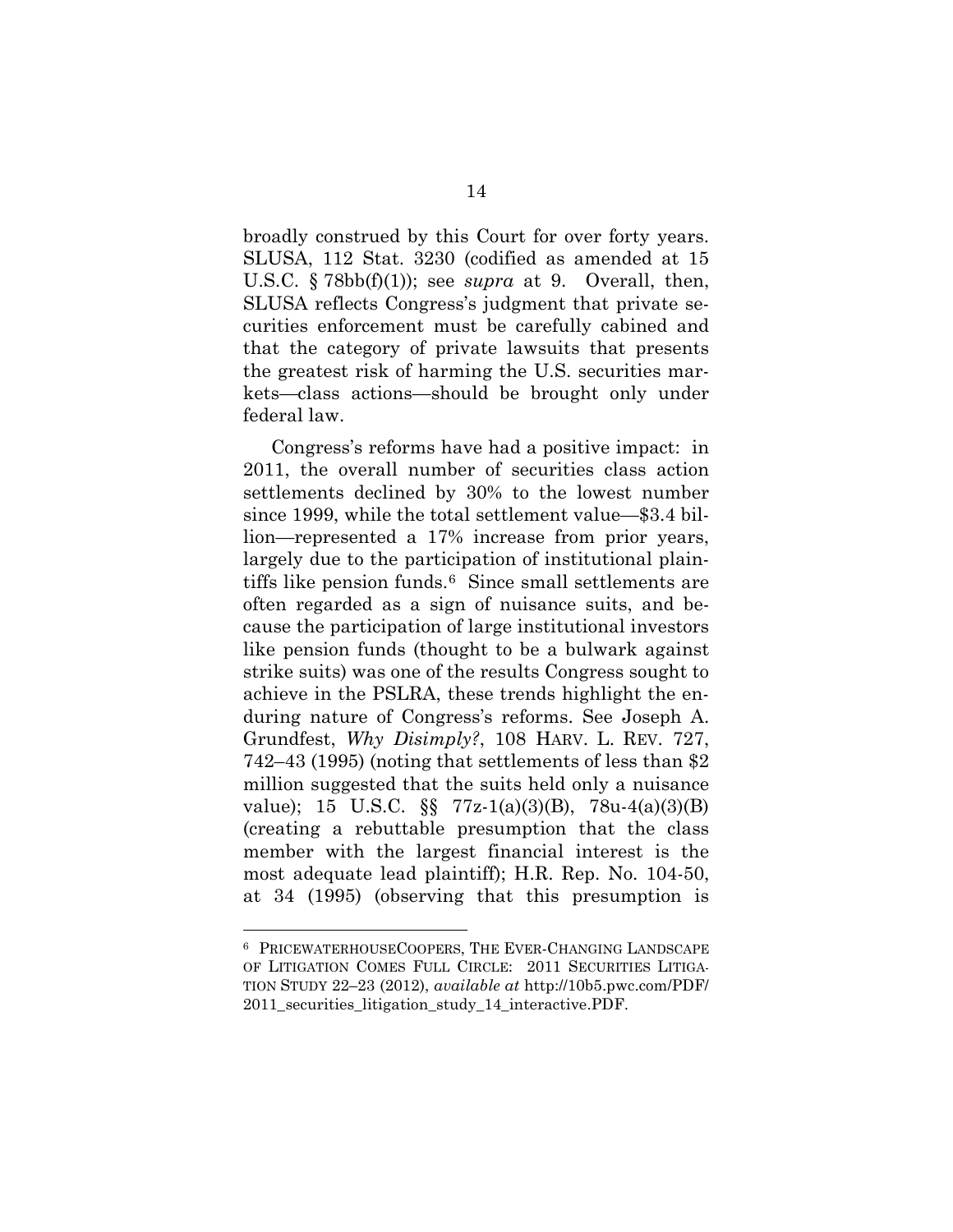intended to "encourage institutional investors to take a more active role in securities class action lawsuits."). By opening the door to securities-related lawsuits in state court, the Fifth Circuit's decision threatens to undo much of what Congress accomplished in the PSLRA and SLUSA.

**B. For over twenty years, this Court and Congress have likewise recognized that private enforcement of aiding and abetting violations is potentially harmful to U.S. capital markets.** 

Securities class actions are not the only kind of private securities lawsuits that have raised red flags for Congress and this Court. In a series of decisions over the past thirty-seven years, this Court has determined that at least two categories of substantive claims—claims brought by holders of securities, and claims alleging liability for aiding and abetting securities fraud—are too uncertain and potentially abusive to be enforced by private parties. See *Blue Chip Stamps*, 421 U.S. at 742–43; *Central Bank*, 511 U.S. at 167. In *Dabit* this Court concluded that SLUSA was intended to cover holder claims, but in the decision below, the Fifth Circuit wrongly concluded that SLUSA did not extend to aider and abettor actions. The Fifth Circuit's decision is impossible to reconcile with this Court's judgment—shared by Congress that such claims are not appropriate for private enforcement.

This Court first reached this conclusion in *Central Bank.* "Since 1966, numerous lower courts" had held that private litigants could sue those who aided and abetted another actor who violated the securities laws. *Central Bank*, 511 U.S. at 170. Squarely re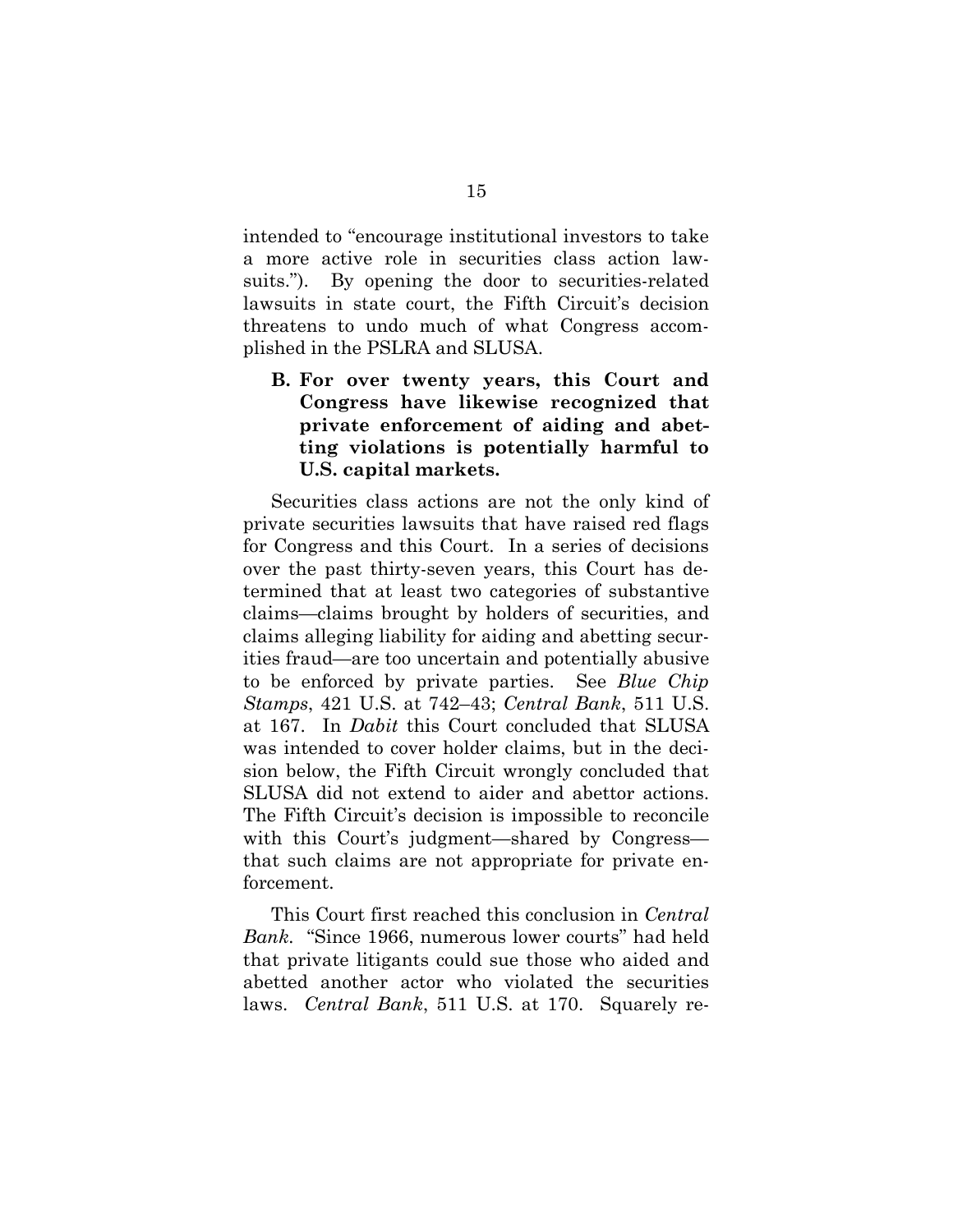viewing the issue for the first time, the Court concluded that private civil liability for aiding and abetting was not supported by the text of section 10(b). *Id.* at 177–78.

In reaching this result, the Court went out of its way to observe that "[s]econdary liability for aiders and abettors exacts costs that may disserve the goals of fair dealing and efficiency in the securities markets." *Id.* at 188. Securities litigation is "an area that demands certainty and predictability," but "[b]ecause 'the rules for determining aiding and abetting liability are unclear, decisions are likely to be made on an ad hoc basis, offering little predictive value to those who provide services to participants in the securities business."' *Ibid.* (internal quotations and citations omitted.). The Court concluded that "'[s]uch a shifting and highly fact-oriented disposition of the issue of who may [be liable for] a damages claim for violation of Rule 10b-5'" is not a "'satisfactory basis for a rule of liability imposed on the conduct of business transactions.'" *Ibid.* (quoting *Blue Chip Stamps,* 421 U.S. at 755, 795).

The Court identified many of the same hazards in aiding and abetting liability that led Congress to enact PSLRA's limits on securities class actions the following year. "Because of the uncertainty of the governing rules, entities subject to secondary liability as aiders and abettors may find it prudent and necessary, as a business judgment, to abandon substantial defenses and to pay settlements in order to avoid the expense and risk of going to trial." *Ibid.* "This uncertainty and excessive litigation can have ripple effects" on "newer and smaller companies" that "may find it difficult to obtain advice from professionals"—like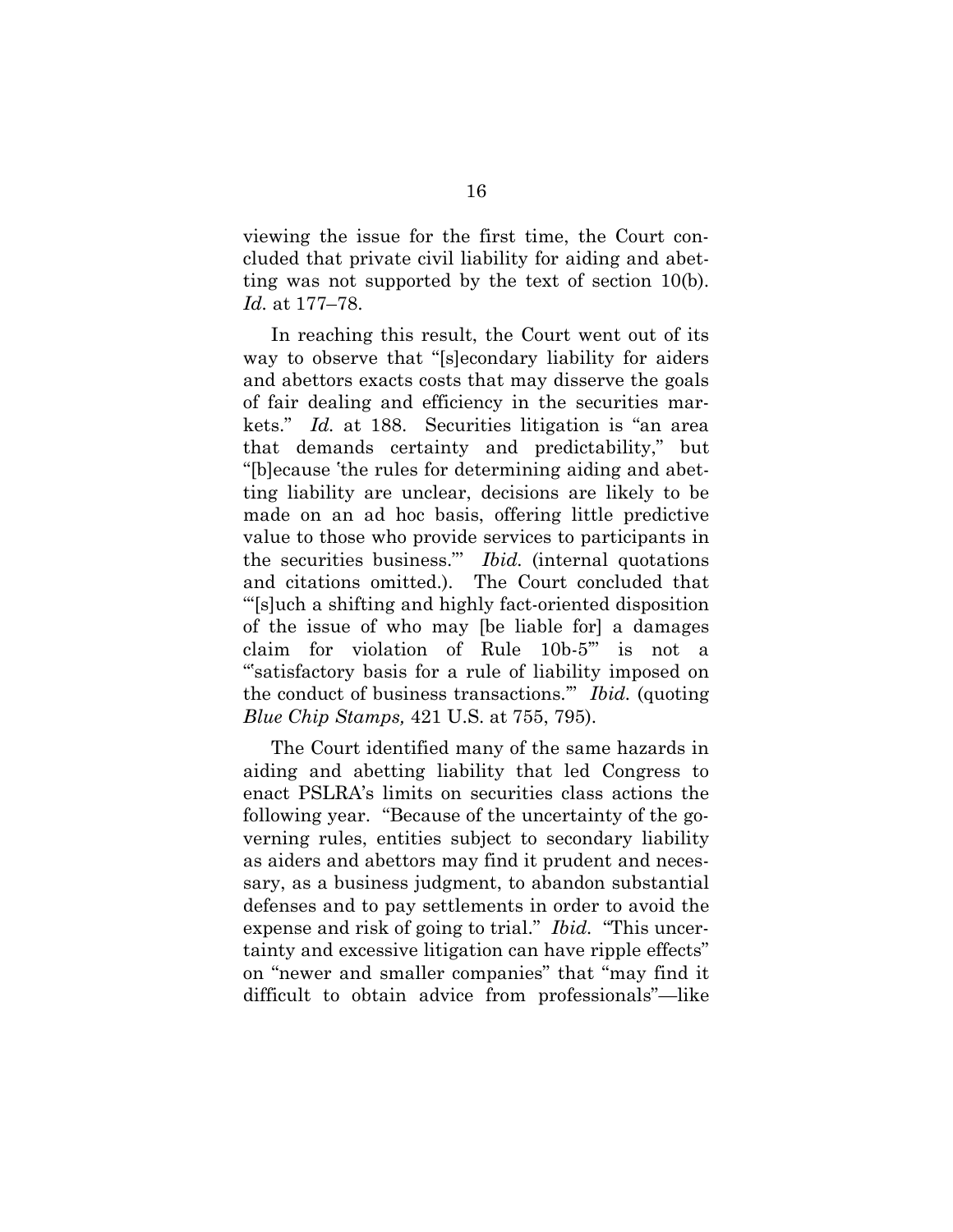lawyers and auditors—who may fear "that a newer or smaller company may not survive and that business failure would generate securities litigation against the professional, among others." *Ibid.* Perversely, these "increased costs incurred by professionals because of the litigation and settlement costs under 10b-5 may be passed on to their client companies, and in turn incurred by the company's investors, the intended beneficiaries of the statute." *Ibid.* (citing Ralph K. Winter, *Paying Lawyers, Empowering Prosecutors, and Protecting Managers: Raising the Cost of Capital in America*, 42 DUKE L.J. 945, 948–66 (1993)). Finally, the Court acknowledged that even meritless suits imposed a significant financial burden on secondary actors, noting that "[l]itigation under 10b-5 \* \* \* requires secondary actors to expend large sums even for pretrial defense and the negotiation of settlements," which in the case of major accounting firms resulted in the expenditure of "\$8 in legal fees for every \$1 paid in claims." *Ibid.* (citing 138 Cong. Rec. S12605 (Aug. 12, 1992) (remarks of Sen. Sanford).

Fourteen years later, in *Stoneridge,* the Court rejected an attempt to resurrect private aider and abettor liability and affirmed that Congress, in a "specific response to *Central Bank*," had subsequently "amended the securities laws to provide for limited coverage of aiders and abettors \* \* \* in actions brought by the SEC *but not by private parties*." *Stoneridge,* 552 U.S. at 162 (citing 15 U.S.C. § 78t(e)) (emphasis added). Recognizing private aider and abettor liability "would undermine Congress's determination that this class of defendants should be pursued by the SEC and not by private litigants," in violation of the principle that "[t]he express provision of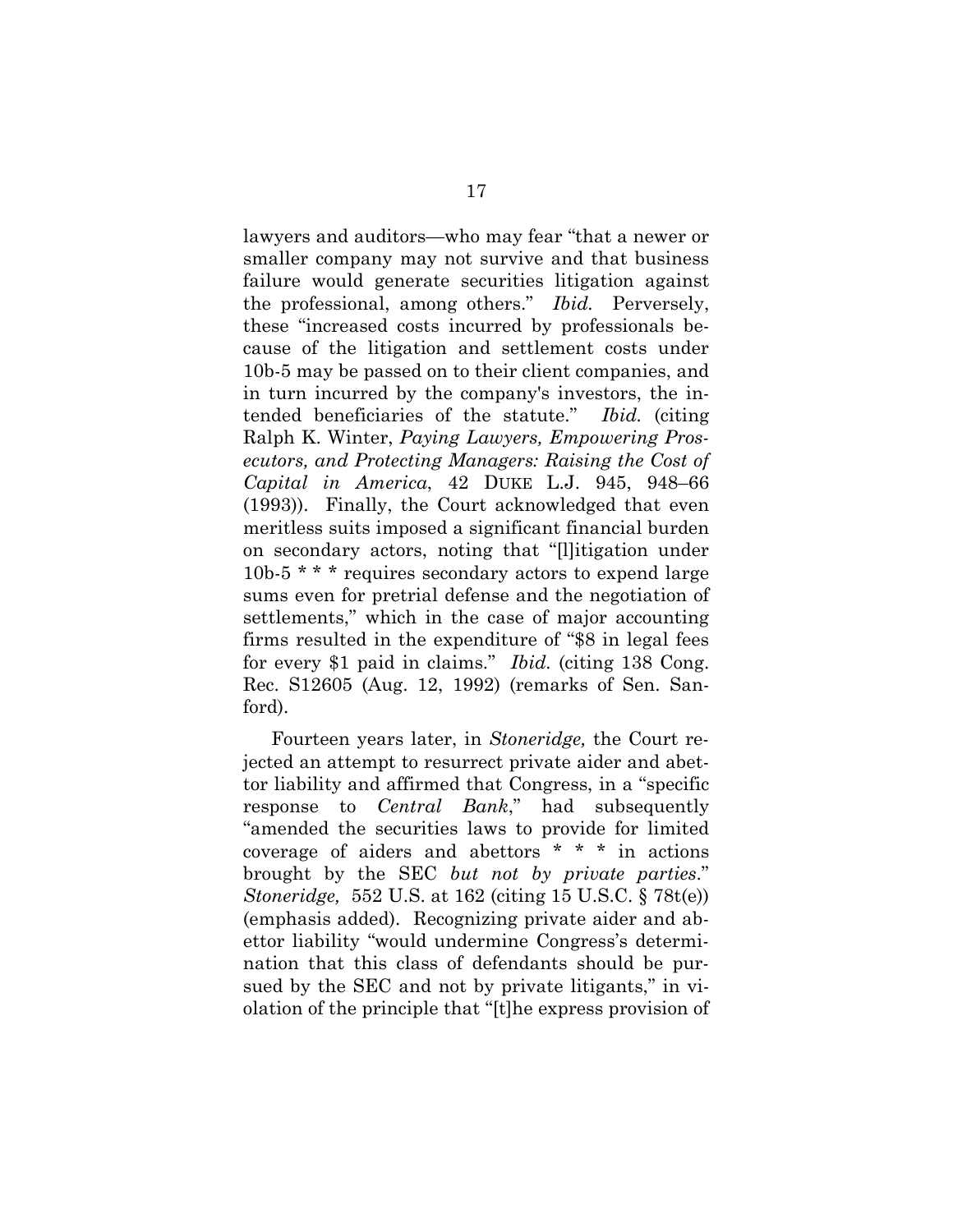one method of enforcing a substantive rule suggests that Congress intended to preclude others.'" *Id.* at 162–63 (quoting *Alexander* v. *Sandoval,* 532 U.S. 275, 290 (2001)).

Once again, the *Stoneridge* court went out of its way to identify the "practical consequences" of a contrary rule, noting that private civil liability for aiding and abetting securities fraud "would expose a new class of defendants" such as lawyers, auditors, and otherwise innocent business partners to the risk of "extensive discovery and the potential for uncertainty and disruption," which "allow[s] plaintiffs with weak claims to extort settlements from innocent companies." *Ibid.* These secondary actors would, in turn, likely pass their skyrocketing legal costs on to their clients and business partners, "rais[ing] the cost of being a publicly traded company under our law and shift[ing] securities offerings away from domestic capital markets." *Ibid.*

This Court's concerns about the negative effects of aider and abettor liability on the global competitiveness of the U.S. capital markets are as valid today as they were in 2005. One report commissioned by Senator Charles Schumer and New York City Mayor Michael Bloomberg found that "the high legal cost of doing business in the US financial services industry is of real concern to corporate executives," that "propensity toward legal action was the predominant problem," and that 85% of CEOs believed that London was preferable to New York in this regard. MCKINSEY & COMPANY, SUSTAINING NEW YORK'S AND THE US'S GLOBAL FINANCIAL SERVICES LEADERSHIP 75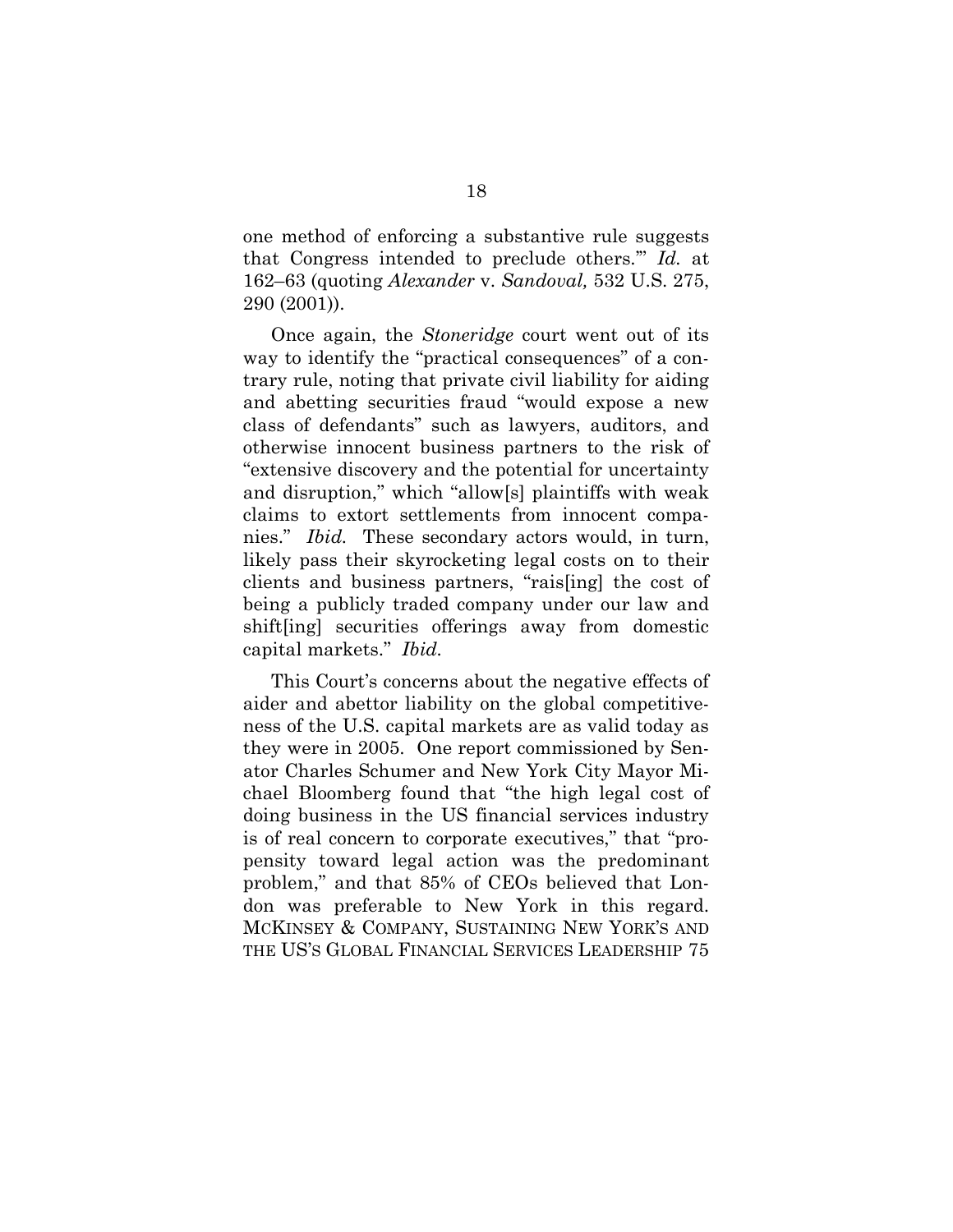(2007).[7](#page-28-0) And in a survey of 334 senior executives of overseas companies, one out of three companies that had considered going public in the U.S. indicated that "litigation [was] an 'extremely important' factor in their decision." THE FINANCIAL SERVICES FORUM, 2007 GLOBAL CAPITAL MARKETS SURVEY 6–8 (2007).[8](#page-28-1) Perhaps more tellingly, the same survey showed that "nine out of 10 companies who de-listed from a U.S. exchange" from 2003 to 2007 "said that the litigation environment played some role in that decision." *Ibid.* In short, the U.S. securities markets are already losing a competitive edge because of the high costs of litigation in this country. The Fifth Circuit's decision only exacerbates this already-serious problem.

**C. Allowing plaintiffs to escape SLUSA by suing remotely connected third parties in state court would frustrate Congress's intent and expose U.S. capital markets to all the risk of harm recognized in** *Central Bank* **and** *Stoneridge***.** 

The Fifth Circuit's holding that the aiding and abetting claims here can proceed in state court would open the door to all of the risks and harms identified by this Court in *Central Bank* and *Stoneridge*. These include the extension of liability to auditors and lawyers who may be forced to pass their skyrocketing legal costs on to clients and thus raise the cost of participating in the U.S. capital markets. Based on its members' experience in representing lawyers and ac-

<span id="page-28-0"></span> <sup>7</sup> *Available at* http://www.nyc.gov/html/om/ pdf/ny\_report\_final.pdf.

<span id="page-28-1"></span><sup>8</sup> *Available at* http://www.financialservicesforum.org/images/ stories/20071211\_global\_capital\_\_markets\_survey.pdf.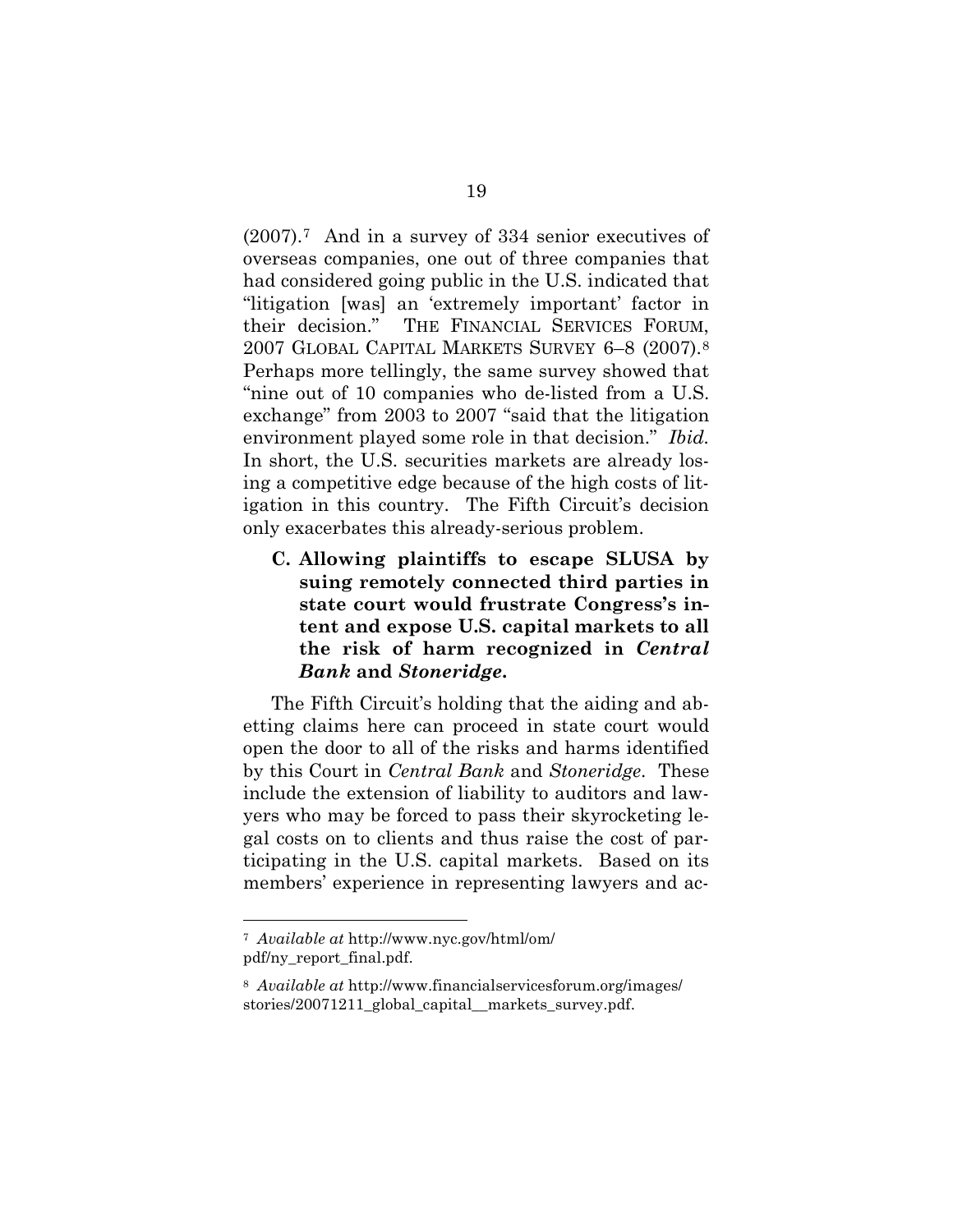counting firms that have been sued in securities class actions, DRI is well aware of the devastating effect that even meritless lawsuits can have on these professionals and the businesses they serve. Allowing such suits to proceed would frustrate Congress's judgment that these types of claims are best investigated by the SEC, not private parties. See 15 U.S.C. § 78t(e). It would also frustrate Congress's main goal in adopting SLUSA—namely, to keep securities class actions in federal court and subject to the strict limits imposed under the PSLRA and this Court's cases.

As this Court stated when considering the analogous question of whether SLUSA precluded holder claims not available under federal securities law*,* "[a] narrow reading of the statute would undercut the effectiveness of the [PSLRA] and thus run contrary to SLUSA's stated purpose, viz., 'to prevent certain State private securities class action lawsuits alleging fraud from being used to frustrate the objectives' of the [PSLRA]." *Dabit*, 547 U.S. at 86 (quoting SLUSA § 2(5), 112 Stat. 3227). SLUSA's congressional supporters regarded "differing federal and state standards of liability for nationally-traded securities" as a "danger" to be avoided, S. Rep. No. 105-182, at 3 (1998), and viewed circumventing the PSLRA by filing in state court as a serious problem. See H.R. Rep. No. 105-640, at 10 (1998). SLUSA was Congress's "solution" to this problem, and its congressional supporters believed that they were acting to "make Federal court the exclusive venue for securities fraud class action litigation." *Ibid.* Against this background, "[i]t would be odd, to say the least, if SLUSA exempted [a] particularly troublesome subset of class actions"—aiding and abetting actions—"from its preemptive sweep." *Dabit*, 547 U.S. at 86–87 & n. 12.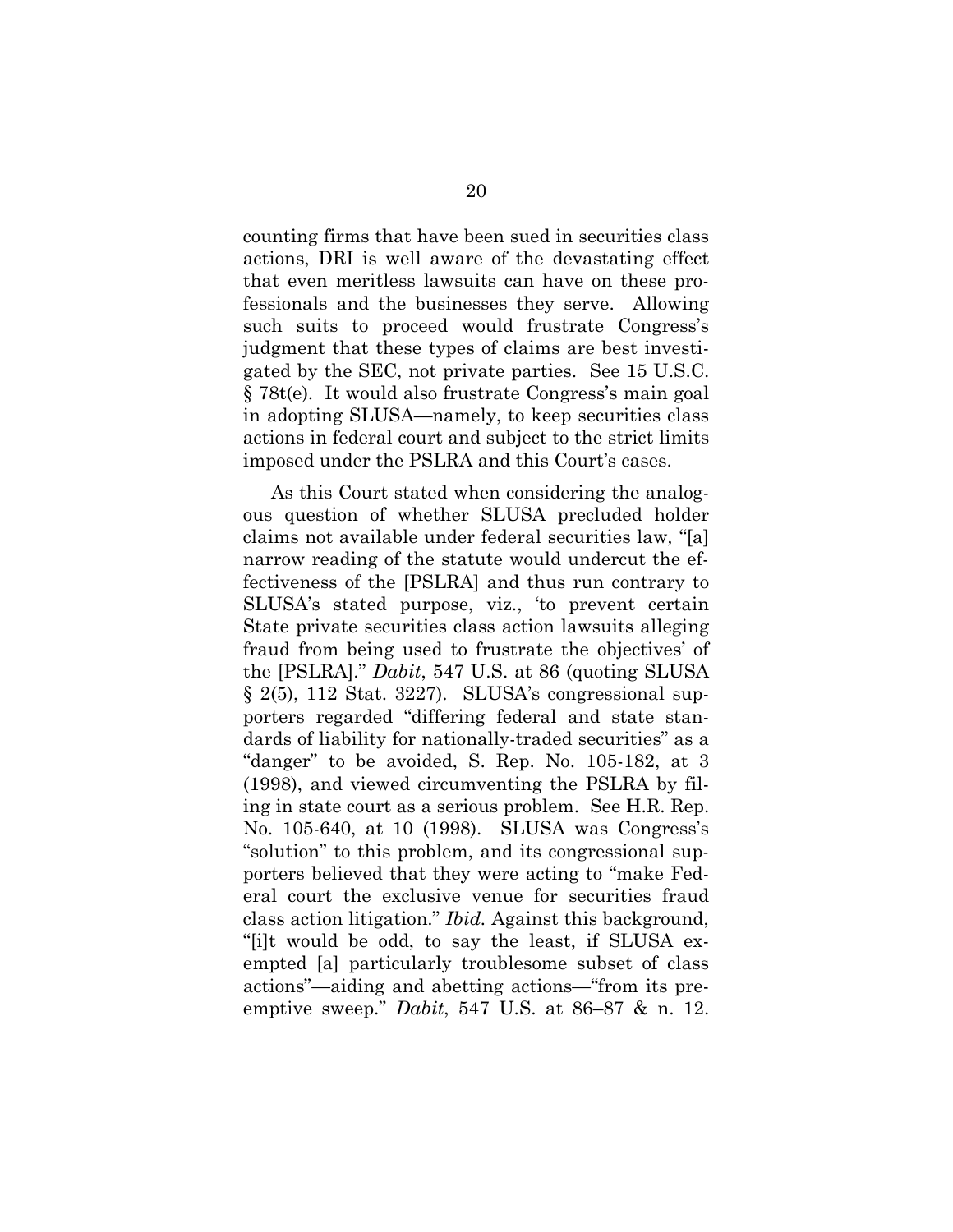For this reason, too, the Court should grant review and reverse the decision below.

**III. The risks created by lawsuits like the ones at issue here are unnecessary because state and federal agencies already possess broad authority to investigate and prosecute aiding and abetting violations.** 

The allegations here show the hazards of interpreting SLUSA narrowly: one of the underlying complaints alleges that Stanford's lawyers aided and abetted securities fraud by "allegedly misrepresent[ing] *to the SEC* the Commission's ability to exercise its oversight over Stanford and SIB," and "telling *the SEC* that it could not investigate the operations of Stanford and SIB." Pet. App. at 42 (emphasis added). There is simply nothing in the text or history of SLUSA to indicate that Congress intended to permit a private party to bring a state court class action against a secondary actor based on alleged misrepresentations made to the SEC, which already has broad powers to discipline attorneys who fail to disclose material violations of the securities laws when practicing before the Commission. Sarbanes-Oxley Act of 2002, Pub. L. No. 107-204, 116 Stat. 745 § 307, 15 U.S.C. § 7245 (2006); 17 C.F.R. § 205.3 (2011).[9](#page-30-0) Such lawsuits are an affront to the regulatory system Congress created to police those very abuses. See, *e.g., Buckman* v. *Plaintiffs' Legal Committee,* 531 U.S.

<span id="page-30-0"></span> <sup>9</sup> See also Implementation of Standards of Professional Conduct for Attorneys, 68 Fed. Reg. 6296-01 (Feb. 6, 2003), *available at*  http://www.sec.gov/rules/final/33-8185.htm.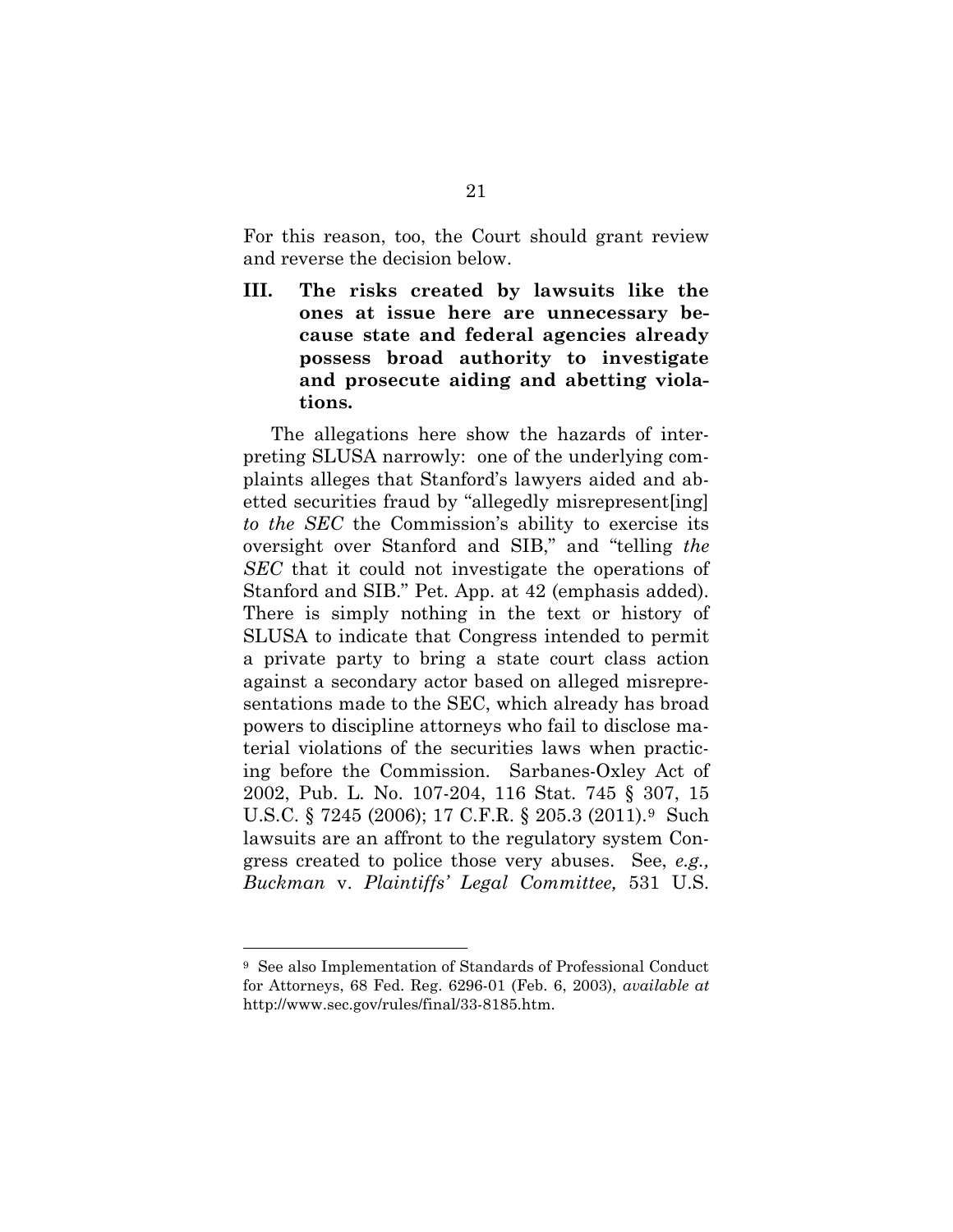341, 347–48 (holding state claims based on alleged fraud on the FDA preempted).

Moreover, holding that SLUSA precludes aiding and abetting class actions will not leave other secondary actors who aid securities fraud unpunished. As one independent report concluded, "[t]he United States has the toughest administrative enforcement of securities law in the world." COMMITTEE ON CAPI-TAL MARKETS REGULATION, INTERIM REPORT 74 (2006).[10](#page-31-0) And Congress gave the SEC express authority to pursue aiders and abettors in the PSLRA (15 U.S.C. § 78t(e)), which the SEC has used to prosecute lawyers who knowingly helped their clients to commit securities fraud. See*, e.g.,* SEC Litigation Release No. 22352, SEC Charges Attorney and Clients in Scheme to Unlawfully Sell Billions of Penny-Stock Shares (May 1, 2012) (noting that the SEC's complaint charged an attorney with violating, or aiding and abetting a violation of, Section 5 of the Securities Act). $^{11}$  $^{11}$  $^{11}$ 

Writing in 2008, this Court observed that the SEC's civil and criminal enforcement power for secondary actors "is not toothless." *Stoneridge,* 552 U.S. at 166. This is even more true today than it was then, with the significant expansion of the SEC's enforcement authority under the recent Dodd-Frank Act. See Dodd-Frank Wall Street Reform and Consumer Protection Act of 2010, Pub. L. No. 111-

<span id="page-31-0"></span> <sup>10</sup> *Available at* http://www.law.du.edu/images/uploads/ corporate-governance/empirical-committee-capital-marketsregulation.pdf.

<span id="page-31-1"></span><sup>11</sup> *Available at* http://www.sec.gov/litigation/litreleases/2012/ lr22352.htm.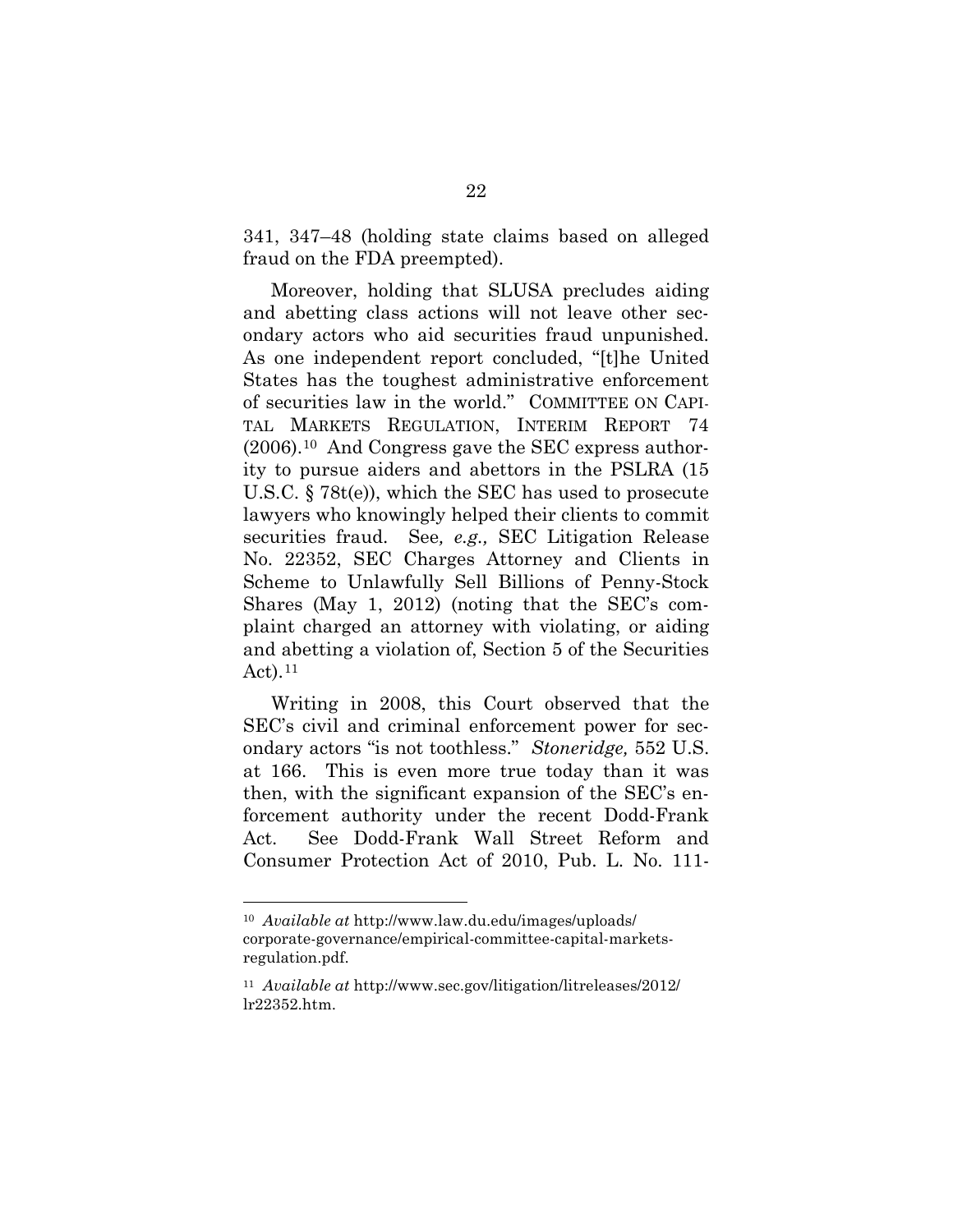203, § 922(a), 124 Stat 1841 (2010); Securities Whistleblower Incentives and Protections, 76 Fed. Reg. 34,300 (June 13, 2011).[12](#page-32-0) In 2011, the SEC's Division of Enforcement achieved "a record performance," filing 735 enforcement actions, opening 933 investigations, and obtaining \$2.8 billion in penalties and disgorgement. SEC, PERFORMANCE AND ACCOUNTABILITY REPORT, FISCAL YEAR 2011, at 12 (2011)[.13](#page-32-1) And the SEC's new Office of the Whistleblower, created under Dodd-Frank, received 334 whistleblower tips in the first two months of its full-fledged operation. SEC, ANNUAL REPORT ON THE DODD-FRANK WHISTLEBLOW-ER PROGRAM, FISCAL YEAR 2011, at 5 (2011).<sup>[14](#page-32-2)</sup> All of this federal enforcement authority is, of course, in addition to the numerous "state securities laws [that] permit state authorities to seek fines and restitution from aiders and abettors." *Stoneridge,* 552 U.S. at 166 (citing Del. Code Ann., Tit. 6, § 7325 (2005)).

In short, the reforms in the PSLRA, SLUSA, Sarbanes-Oxley, and Dodd-Frank represent Congress's considered judgment that government agencies, not private class action plaintiffs, are the appropriate en-

<span id="page-32-0"></span> <sup>12</sup> The SEC's Director of Enforcement has noted that the Dodd-Frank whistleblower provisions may play a particularly important role in deterring aiding and abetting violations because by making it less likely that material violations will remain hidden indefinitely, they provide an added incentive for secondary actors like attorneys and auditors to thoroughly investigate any fully disclose any suspicions of fraud. See Robert S. Khuzami, Remarks to Criminal Law Group of the UJA—Federation of New York (June 1, 2011), *available at* http://www.sec.gov /news/speech/2011/spch060111rk.htm.

<span id="page-32-1"></span><sup>&</sup>lt;sup>13</sup> *Avalable at http://www.sec.gov/about/secpar/secpar2011.pdf.* 

<span id="page-32-2"></span><sup>14</sup> *Available at* http://www.sec.gov/about/offices/owb/whistle blower-annual-report-2011.pdf.